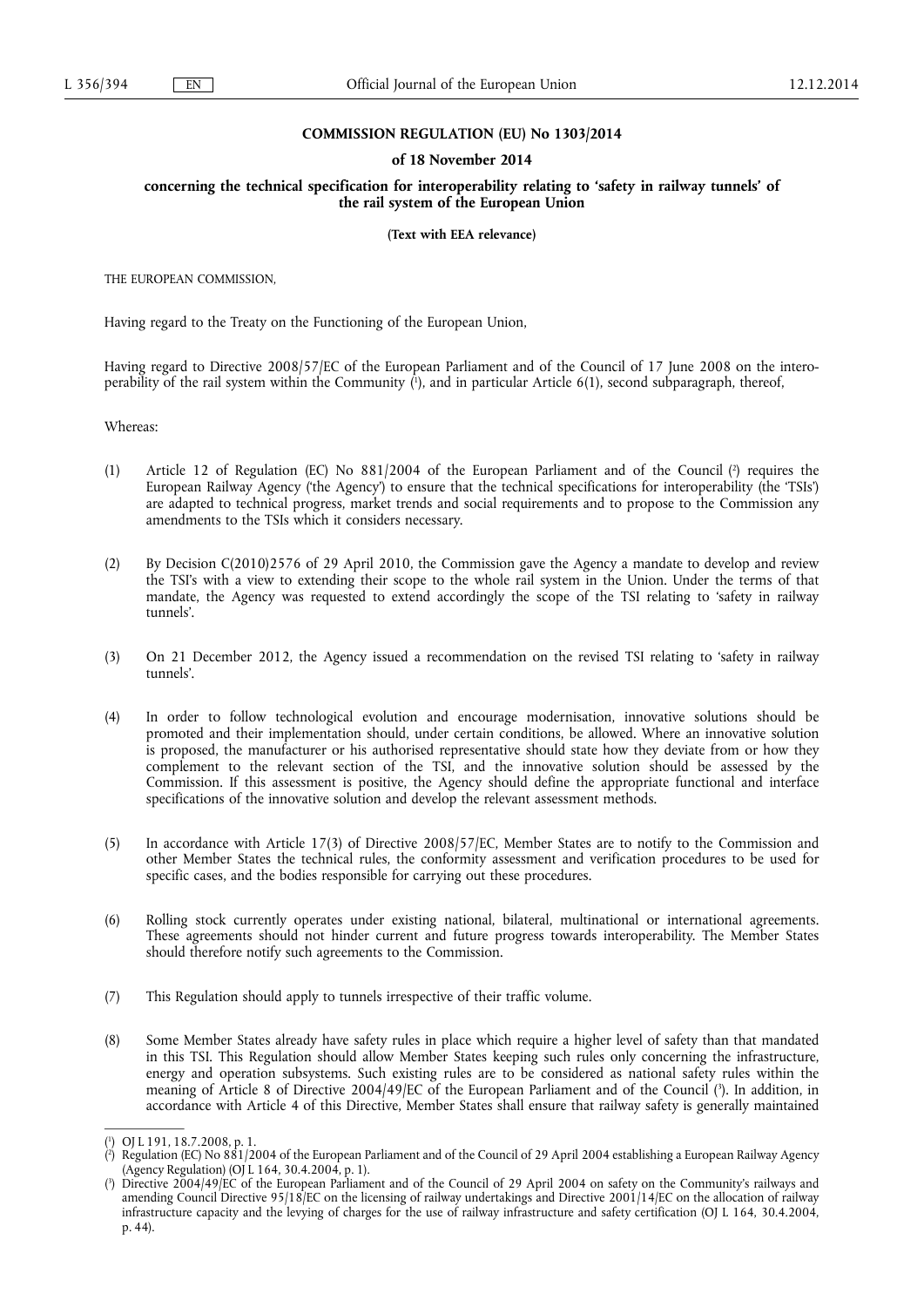and, where reasonably practicable, continuously improved, taking into consideration the development of Union legislation and technical and scientific progress and giving priority to the prevention of serious accidents. However, no additional measures should be prescribed for rolling stock.

- (9) Member States are competent to define the role and responsibility of the rescue services. For tunnels falling within the scope of application of this Regulation, Member States should arrange rescue access in coordination with the rescue services. It is important to specify measures in the field of rescue which are based on the assumption that rescue services intervening in a tunnel accident shall protect lives, not material values such as vehicles or structures.
- (10) Commission Decision 2008/163/EC ( 1 ) concerning a TSI relating to 'safety in railway tunnels' should hereby be repealed.
- (11) In order to prevent unnecessary additional costs and administrative burden, Decision 2008/163/EC should continue to apply after its repeal to the subsystems and projects referred to in Article 9(1)(a) of Directive 2008/57/EC.
- (12) The measures provided for in this Regulation are consistent with the opinion of the Committee established in accordance with Article 29(1) of Directive 2008/57/EC,

HAS ADOPTED THIS REGULATION:

### *Article 1*

The technical specification for interoperability (TSI) relating to the 'safety in railway tunnels' of the rail system of the entire European Union, as set out in the Annex, is hereby adopted.

### *Article 2*

The TSI shall apply to the control-command and signalling, infrastructure, energy, operation, as well as rolling stock subsystems as described in Annex II to Directive 2008/57/EC.

The TSI shall apply to these subsystems in accordance with Section 7 of the Annex.

### *Article 3*

The technical and geographical scope of this Regulation is set out in Sections 1.1 and 1.2 of the Annex.

### *Article 4*

With regard to specific cases listed in Section 7.3 of the Annex to this Regulation, the conditions to be met for the verification of the interoperability pursuant to Article 17(2) of Directive 2008/57/EC shall be those laid down by national rules in force in the Member State which authorise the placing in service of the subsystems covered by this Regulation.

2. Within six months of the entry into force of this Regulation, each Member State shall notify the other Member States and the Commission of:

- (a) the national rules referred to in paragraph 1;
- (b) the conformity assessment and verification procedures to be carried out to apply the national rules referred to in paragraph 1;
- (c) the bodies designated in accordance with Article 17(3) of Directive 2008/57/EC to carry out the conformity assessment and verification procedures with respect to the specific cases set out in Section 7.3 of the Annex.

<sup>(</sup> 1 ) Commission Decision 2008/163/EC of 20 December 2007 concerning the technical specification of interoperability relating to 'safety in railway tunnels' in the trans-European conventional and high-speed rail system (OJ L 64, 7.3.2008, p. 1).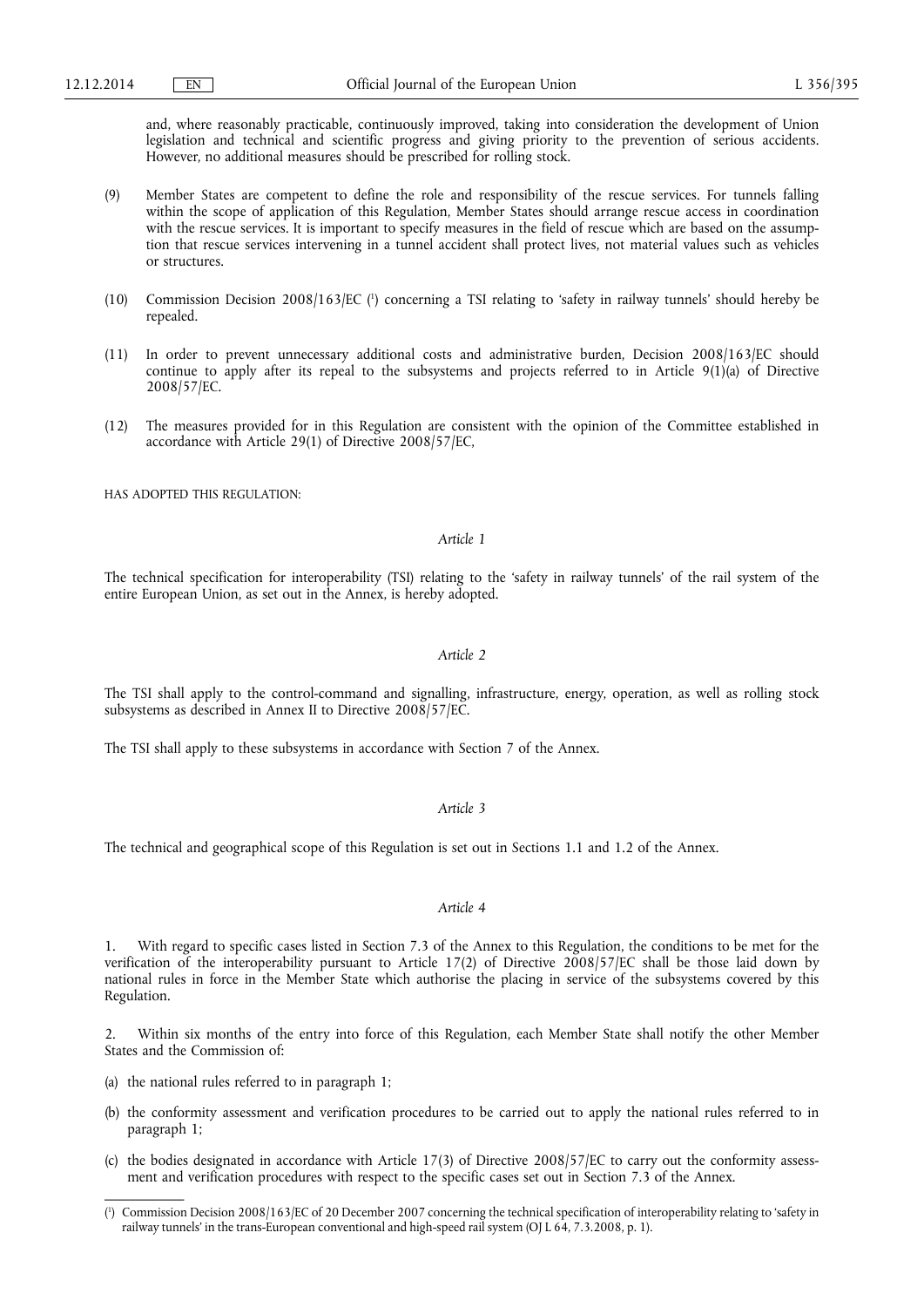#### *Article 5*

1. Member States shall notify to the Commission the following types of agreement within six months of the entry into force of this Regulation:

- (a) national agreements between the Member States and railway undertakings or infrastructure managers, agreed on either a permanent or a temporary basis and required by the very specific or local nature of the intended transport service;
- (b) bilateral or multilateral agreements between railway undertakings, infrastructure managers or safety authorities which deliver significant levels of local or regional interoperability;
- (c) international agreements between one or more Member States and at least one third country, or between railway undertakings or infrastructure managers of Member States and at least one railway undertaking or infrastructure manager of a third country, which deliver significant levels of local or regional interoperability.

2. The agreements which have already been notified under Commission Decision 2006/920/EC (<sup>1</sup>), 2008/231/EC (<sup>2</sup>), 2011/314/EU ( 3 ) or 2012/757/EU ( 4 ) shall not be notified again.

3. Member States shall forthwith notify to the Commission any future agreements or modifications of the existing and already notified agreements.

### *Article 6*

In accordance with Article 9(3) of Directive 2008/57/EC, each Member State shall communicate to the Commission within one year of the entry into force of this Regulation the list of projects being implemented within its territory and that are at an advanced stage of development.

#### *Article 7*

Each Member State, acting in accordance with Chapter 7 of the Annex to this Regulation, shall update the national implementation plans for the TSI, established in accordance with Article 4 of Decision 2006/920/EC, Article 4 of Decision 2008/231/EC and Article 5 of Decision 2011/314/EU.

Each Member State shall forward its updated implementation plan to the other Member States and the Commission by 1 July 2015 at the latest.

### *Article 8*

1. In order to keep pace with technological progress, innovative solutions may be required which do not comply with the specifications set out in the Annex and/or for which the assessment methods set out in the Annex cannot be applied. In that case, new specifications and/or new assessment methods associated with those innovative solutions may be developed according to the provisions of paragraphs 2 to 5.

2. Innovative solutions may be related to the subsystems referred to in Article 2, their parts and their interoperability constituents.

3. If an innovative solution is proposed, the manufacturer or his authorised representative established within the Union shall declare how it deviates from or complements to the provisions of the relevant TSIs and shall submit the deviations to the Commission for analysis. The Commission may request the opinion of the Agency on the proposed innovative solution.

<sup>(</sup> 1 ) Commission Decision 2006/920/EC of 11 August 2006 concerning the technical specification of interoperability relating to the subsystem Traffic Operation and Management of the trans-European conventional rail system (OJ L 359, 18.12.2006, p. 1).

<sup>(</sup> 2 ) Commission Decision 2008/231/EC of 1 February 2008 concerning the technical specification of interoperability relating to the operation subsystem of the trans-European high-speed rail system adopted referred to in Article 6(1) of Council Directive 96/48/EC and repealing Commission Decision 2002/734/EC of 30 May 2002 (OJ L 84, 26.3.2008, p. 1).

<sup>(</sup> 3 ) Commission Decision 2011/314/EU of 12 May 2011 concerning the technical specification for interoperability relating to the operation and traffic management subsystem of the trans-European conventional rail system (OJ L 144, 31.5.2011, p. 1).

<sup>(</sup> 4 ) Commission Decision 2012/757/EU of 14 November 2012 concerning the technical specification for interoperability relating to the operation and traffic management subsystem of the rail system in the European Union and amending Decision 2007/756/EC (OJ L 345, 15.12.2012, p. 1).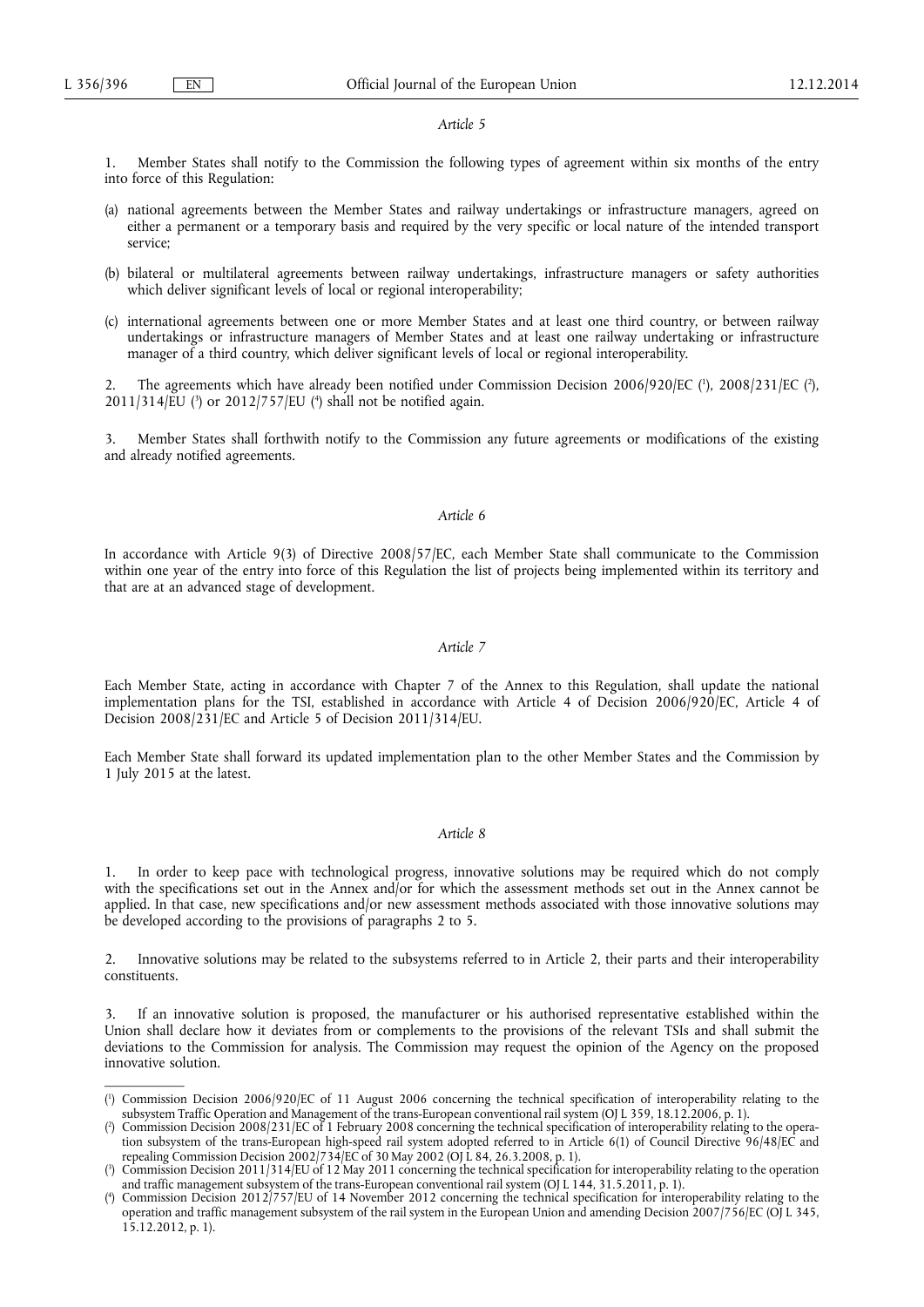4. The Commission shall deliver an opinion on the innovative solution proposed. If this opinion is positive, the appropriate functional and interface specifications and the assessment method, which need to be included in the relevant TSIs in order to allow the use of this innovative solution, shall be developed and subsequently integrated into the relevant TSIs during the revision process pursuant to Article 6 of Directive 2008/57/EC. If the opinion is negative, the innovative solution proposed cannot be applied.

5. Pending the review of the relevant TSIs, a positive opinion delivered by the Commission shall be considered as an acceptable means of compliance with the essential requirements of Directive 2008/57/EC and may be used for the assessment of the subsystem.

### *Article 9*

Decision 2008/163/EC is repealed with effect from 1 January 2015.

It shall however continue to apply to:

(a) subsystems authorised in accordance with that Decision;

(b) projects for new, renewed or upgraded subsystems which, at the time of publication of this Regulation, are at an advanced stage of development or are the subject of a contract which is being carried out.

### *Article 10*

This Regulation shall enter into force on the twentieth day following that of its publication in the *Official Journal of the European Union*.

It shall apply from 1 January 2015.

This Regulation shall be binding in its entirety and directly applicable in all Member States.

Done at Brussels, 18 November 2014.

*For the Commission The President*  Jean-Claude JUNCKER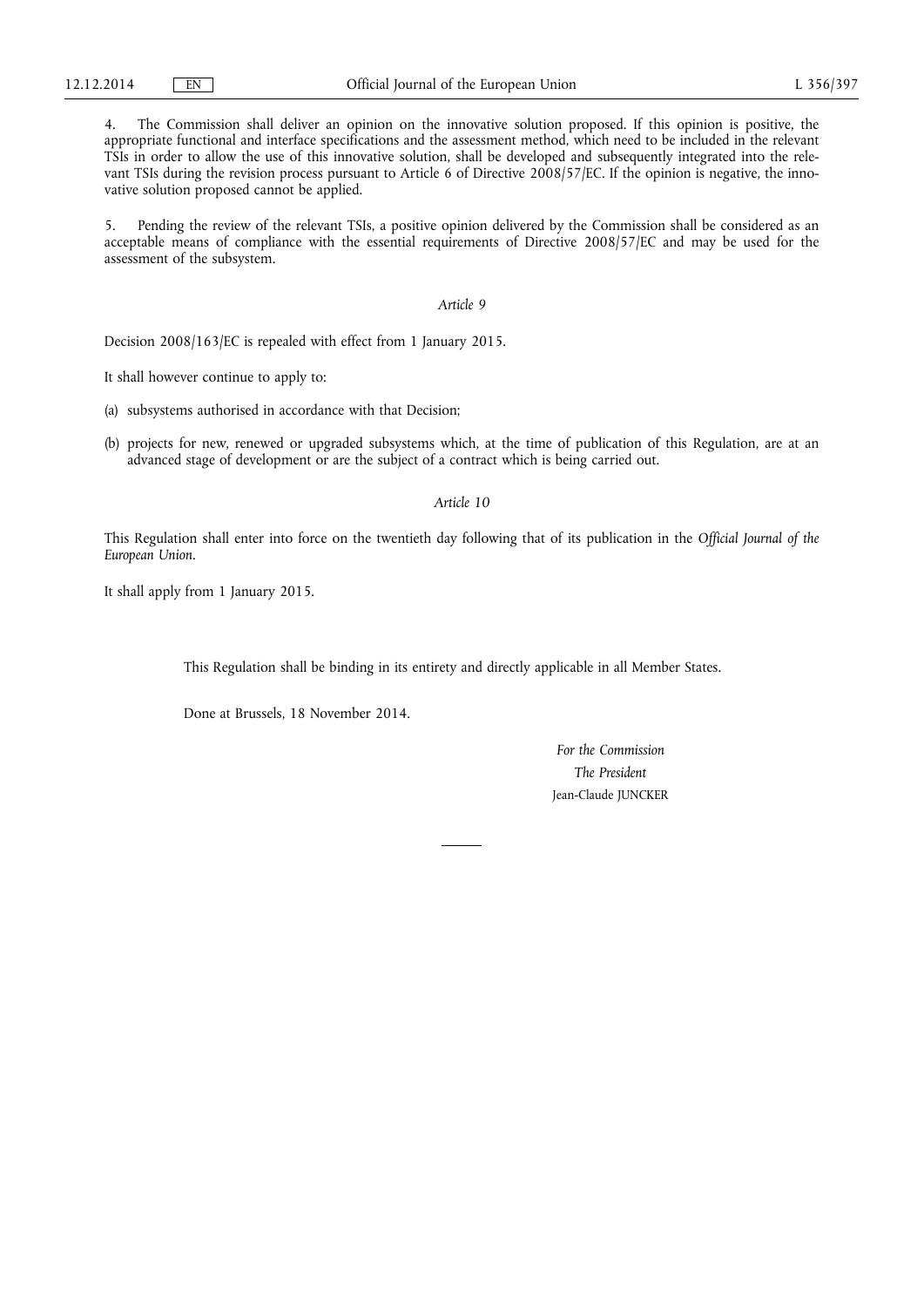$EN$ 

# ANNEX

| 1.     | 400 |
|--------|-----|
| 1.1.   | 400 |
| 1.1.1. | 400 |
| 1.1.2. | 400 |
| 1.1.3. | 400 |
| 1.1.4. | 400 |
| 1.2.   | 401 |
| 2.     | 401 |
| 2.1.   | 401 |
| 2.2.   | 402 |
| 2.2.1. | 402 |
| 2.2.2. | 403 |
| 2.2.3. | 403 |
| 2.2.4. | 403 |
| 2.3.   | 403 |
| 2.4.   | 403 |
| 3.     | 404 |
| 4.     | 405 |
| 4.1.   | 405 |
| 4.2.   | 405 |
| 4.2.1. | 405 |
| 4.2.2. | 409 |
| 4.2.3. | 410 |
| 4.3.   | 411 |
| 4.3.1. | 411 |
| 4.3.2. | 412 |
| 4.4.   | 412 |
| 4.4.1. | 412 |
| 4.4.2. | 412 |
| 4.4.3. | 413 |
| 4.4.4. | 413 |
| 4.4.5. | 413 |
| 4.4.6. | 413 |
| 4.5.   | 414 |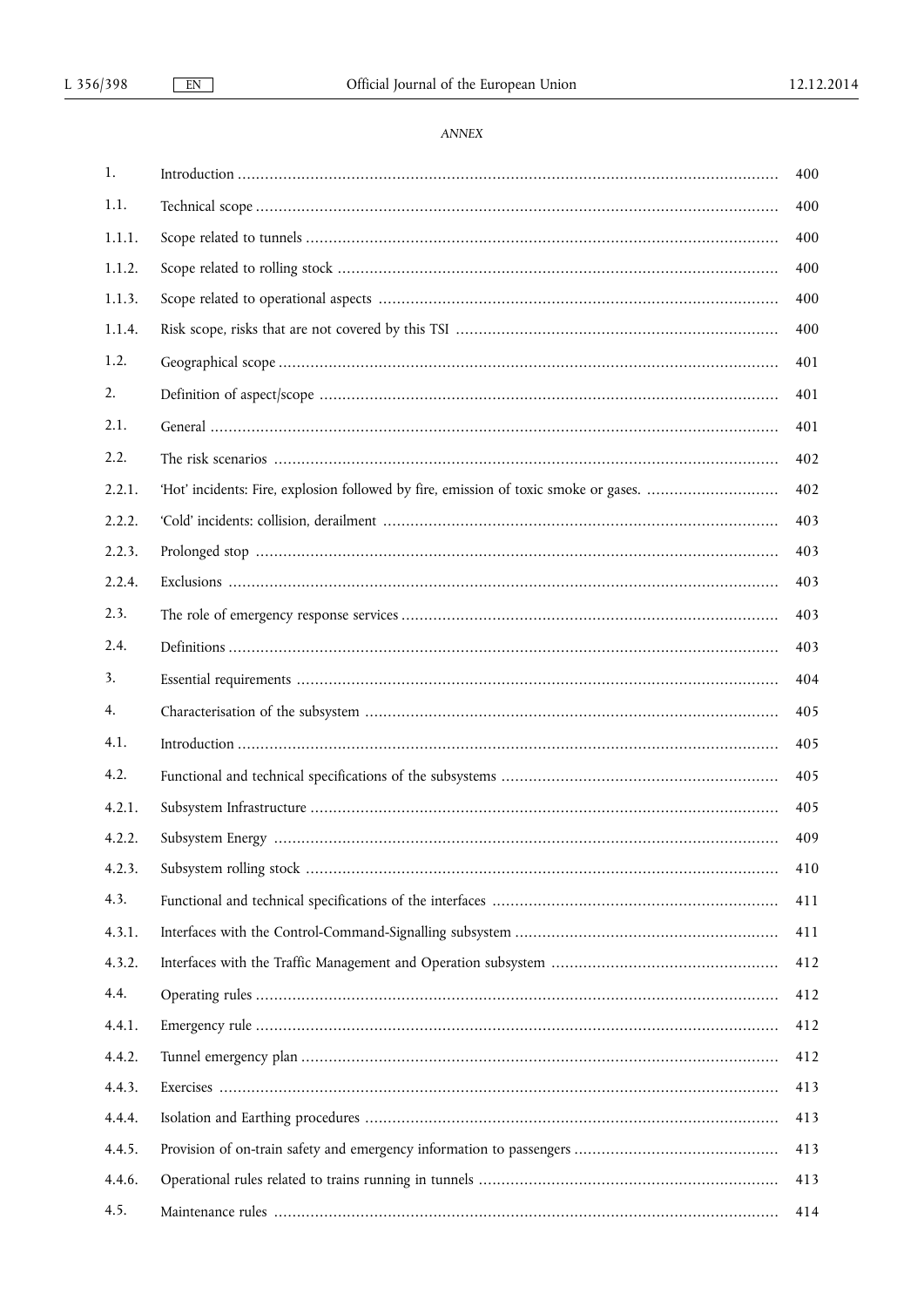| 4.5.1. |                                                                                                 | 414 |  |  |  |
|--------|-------------------------------------------------------------------------------------------------|-----|--|--|--|
| 4.5.2. |                                                                                                 | 414 |  |  |  |
| 4.6.   |                                                                                                 | 414 |  |  |  |
| 4.6.1. |                                                                                                 | 414 |  |  |  |
| 4.7.   |                                                                                                 | 414 |  |  |  |
| 4.7.1. |                                                                                                 | 414 |  |  |  |
| 4.8.   |                                                                                                 | 414 |  |  |  |
| 4.8.1. |                                                                                                 | 414 |  |  |  |
| 4.8.2. |                                                                                                 | 415 |  |  |  |
| 5.     |                                                                                                 | 415 |  |  |  |
| 6.     | Assessment of conformity and/or suitability for use of the constituents and verification of the | 415 |  |  |  |
| 6.1.   |                                                                                                 | 415 |  |  |  |
| 6.2.   |                                                                                                 | 415 |  |  |  |
| 6.2.1. |                                                                                                 | 415 |  |  |  |
| 6.2.2. |                                                                                                 | 415 |  |  |  |
| 6.2.3. |                                                                                                 | 415 |  |  |  |
| 6.2.4. |                                                                                                 | 416 |  |  |  |
| 6.2.5. |                                                                                                 | 416 |  |  |  |
| 6.2.6. |                                                                                                 | 416 |  |  |  |
| 6.2.7. | Additional requirements for assessment of specifications concerning the IM                      | 416 |  |  |  |
| 6.2.8. |                                                                                                 | 417 |  |  |  |
| 7.     |                                                                                                 | 417 |  |  |  |
| 7.1.   |                                                                                                 | 417 |  |  |  |
| 7.1.1. |                                                                                                 | 417 |  |  |  |
| 7.1.2. |                                                                                                 | 417 |  |  |  |
| 7.1.3. |                                                                                                 | 417 |  |  |  |
| 7.2.   |                                                                                                 | 417 |  |  |  |
| 7.2.1. |                                                                                                 | 417 |  |  |  |
| 7.2.2. |                                                                                                 | 418 |  |  |  |
| 7.2.3. |                                                                                                 | 418 |  |  |  |
| 7.2.4. |                                                                                                 | 418 |  |  |  |
| 7.3.   |                                                                                                 | 418 |  |  |  |
| 7.3.1. |                                                                                                 | 418 |  |  |  |
| 7.3.2. |                                                                                                 | 418 |  |  |  |
| 419    |                                                                                                 |     |  |  |  |
| 420    |                                                                                                 |     |  |  |  |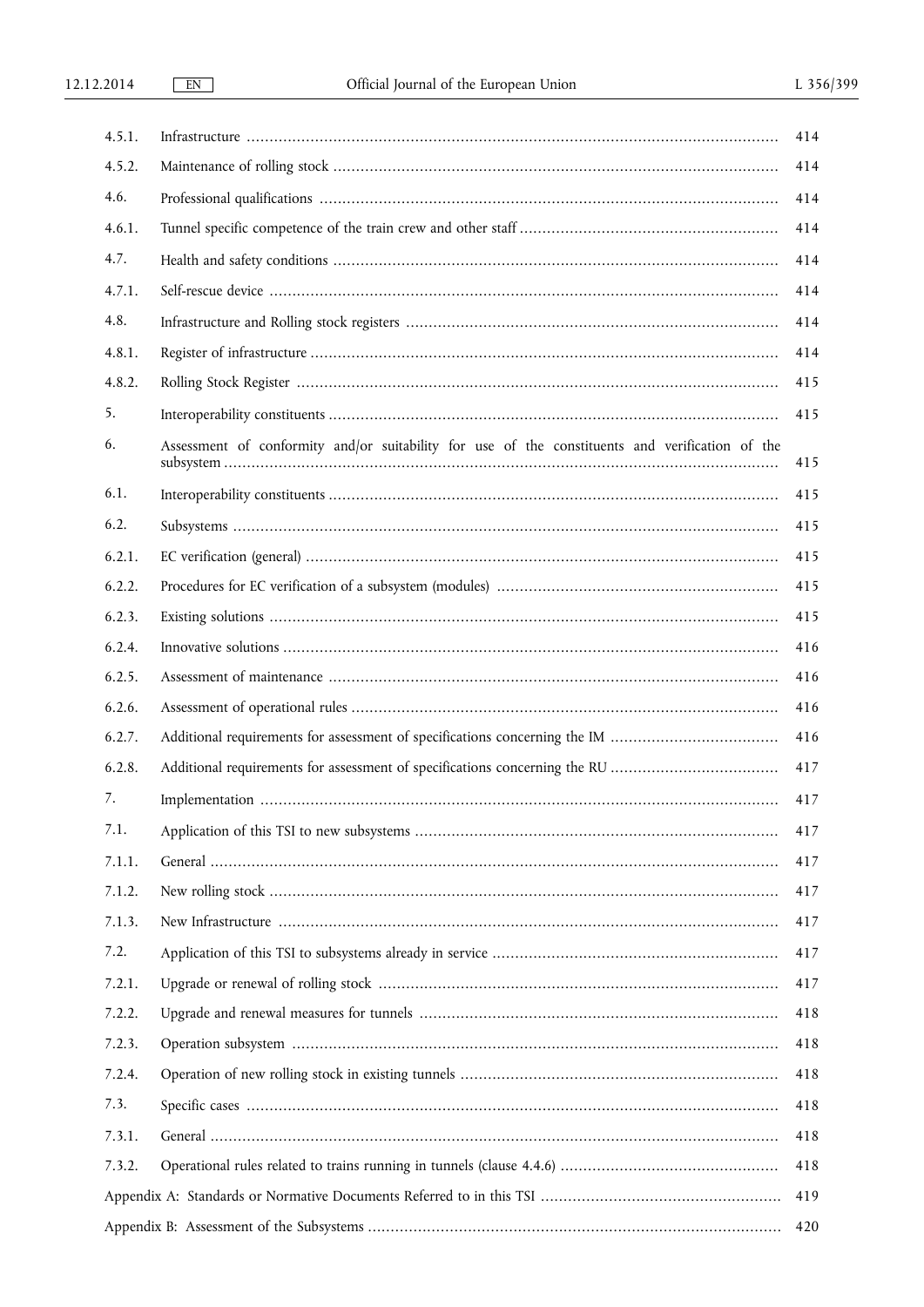#### 1. INTRODUCTION

#### 1.1. **Technical scope**

- (a) This TSI concerns the following subsystems as defined in Directive 2008/57/EC: control-command and signalling ('CCS'), infrastructure ('INF'), energy ('ENE'), operation ('OPE'), and rolling stock (locomotives and passenger units 'LOC&PAS').
- (b) The purpose of this TSI is to define a coherent set of tunnel specific measures for the infrastructure, energy, rolling stock, control-command and signalling and operation subsystems, thus delivering an optimal level of safety in tunnels in the most cost-efficient way.
- (c) It shall permit free movement of vehicles which are in compliance with this TSI to run under harmonised safety conditions in railway tunnels.
- (d) Only measures, designed to reduce specific tunnel risks, are prescribed in the present TSI. Risks related to pure railway operation, such as derailment and collision with other trains, are addressed by general railway safety measures.
- (e) The existing safety level shall not be reduced in a country as stipulated in Directive 2004/49/EC Art 4.1. Member States can retain more stringent requirements, as long as these requirements do not prevent the operation of TSI compliant trains.
- (f) Member States can prescribe new and more stringent requirements for specific tunnels in accordance with Directive 2004/49/EC Art 8; such requirements shall be notified to the Commission before they are introduced. Such higher requirements must be based on a risk analysis and must be justified by a particular risk situation. They shall be the result of a consultation of the Infrastructure Manager and of the relevant authorities for emergency response, and they shall be subject to a cost-benefit assessment.
- 1.1.1. *Scope related to tunnels* 
	- (a) This TSI applies to new, renewed and upgraded tunnels which are located on the European Union rail network, and which are in accordance with the definition in clause 2.4 of this TSI.
	- (b) Stations that are in tunnels shall be in conformity with the national rules on fire safety. When they are used as safe areas, they shall comply only with the specifications for clauses 4.2.1.5.1, 4.2.1.5.2 and 4.2.1.5.3 of this TSI. When they are used as fire fighting points, they shall comply only with the specifications of clauses 4.2.1.7 (c) and  $4.2.1.7$  (e) of this TSI.
- 1.1.2. *Scope related to rolling stock* 
	- (a) This TSI applies to rolling stock which is in the scope of the LOC&PAS TSI.
	- (b) Rolling stock categorised 'A' or 'B' according to the previous SRT TSI (Decision 2008/163/EC) shall retain its category in this TSI as defined in clause 4.2.3.
- 1.1.3. *Scope related to operational aspects*

This TSI applies to the operation of all units of rolling stock which are running in tunnels described in clause 1.1.1.

1.1.3.1. Operation of freight trains

When each vehicle of a freight train or dangerous goods train as defined in clause 2.4 complies with the structural TSIs which apply to it (LOC&PAS, SRT, NOI, CCS, WAG) and when the dangerous goods wagon(s) comply with Annex II of Directive 2008/68/EC, the freight train or dangerous goods train operated according to the requirements of the OPE TSI shall be allowed to circulate in all tunnels of the European Union rail system.

- 1.1.4. *Risk scope, risks that are not covered by this TSI* 
	- (a) This TSI covers only specific risks to the safety of passengers and on-board staff in tunnels for the subsystems above. It also covers risks for people in the neighbourhood of a tunnel where collapse of the structure could have catastrophic consequences.
	- (b) Where a risk analysis comes to the conclusion that other tunnel incidents might be of relevance, specific measures to deal with these scenarios shall be defined.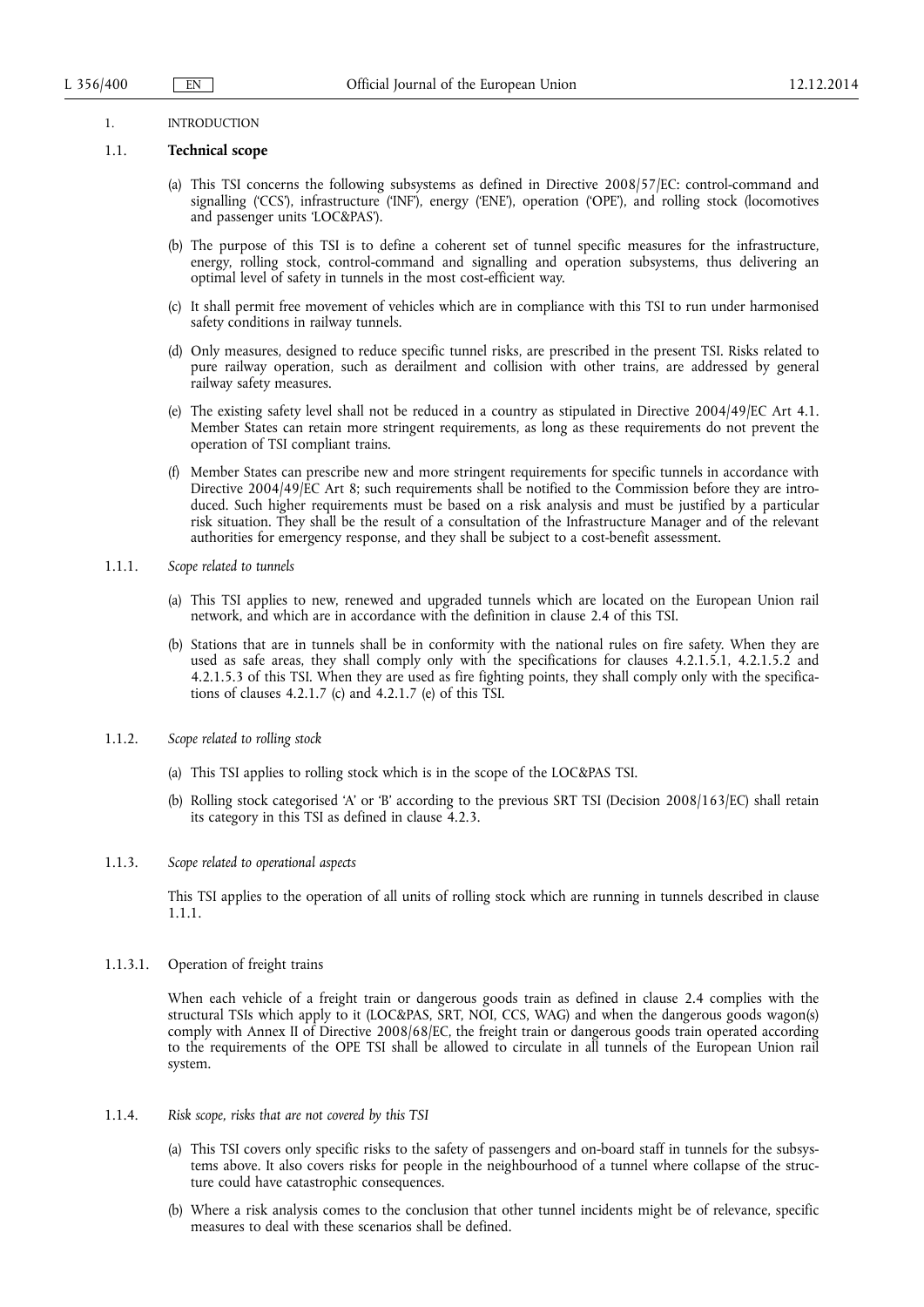- (c) Risks not covered by this TSI are as follows:
	- (1) Health and safety of staff involved in maintenance of the fixed installations in tunnels.
	- (2) Financial loss due to damage to structures and trains, and consequently the losses resulting from nonavailability of the tunnel for repairs.
	- (3) Trespass into the tunnel through the tunnel portals.
	- (4) Terrorism, as a deliberate and premeditated act which is designed to cause wanton destruction, injury and loss of life.

### 1.2. **Geographical scope**

The geographical scope of this TSI is the network of the whole rail system, composed of:

- The trans-European conventional rail system network (TEN) as described in Annex I section 1.1 'Network' of Directive 2008/57/EC
- The trans-European high-speed rail system network (TEN) as described in Annex I section 2.1 'Network' of Directive 2008/57/EC
- Other parts of the network of the whole rail system, following the extension of scope described in Annex I section 4 of Directive 2008/57/EC,

and excludes the cases referred to in Article 1(3) of Directive 2008/57/EC.

### 2. DEFINITION OF ASPECT/SCOPE

#### 2.1. **General**

- (a) The line of defence for the promotion of safety in tunnels comprises four successive layers: Prevention, mitigation, evacuation and rescue.
- (b) The largest contribution is in the area of prevention followed by mitigation and so on.
- (c) The layers of safety combine to produce a low level of residual risk.



(d) A major feature of railways is their inherent ability to prevent accidents through the traffic running on a guide-way and generally being controlled and regulated using a signalling system.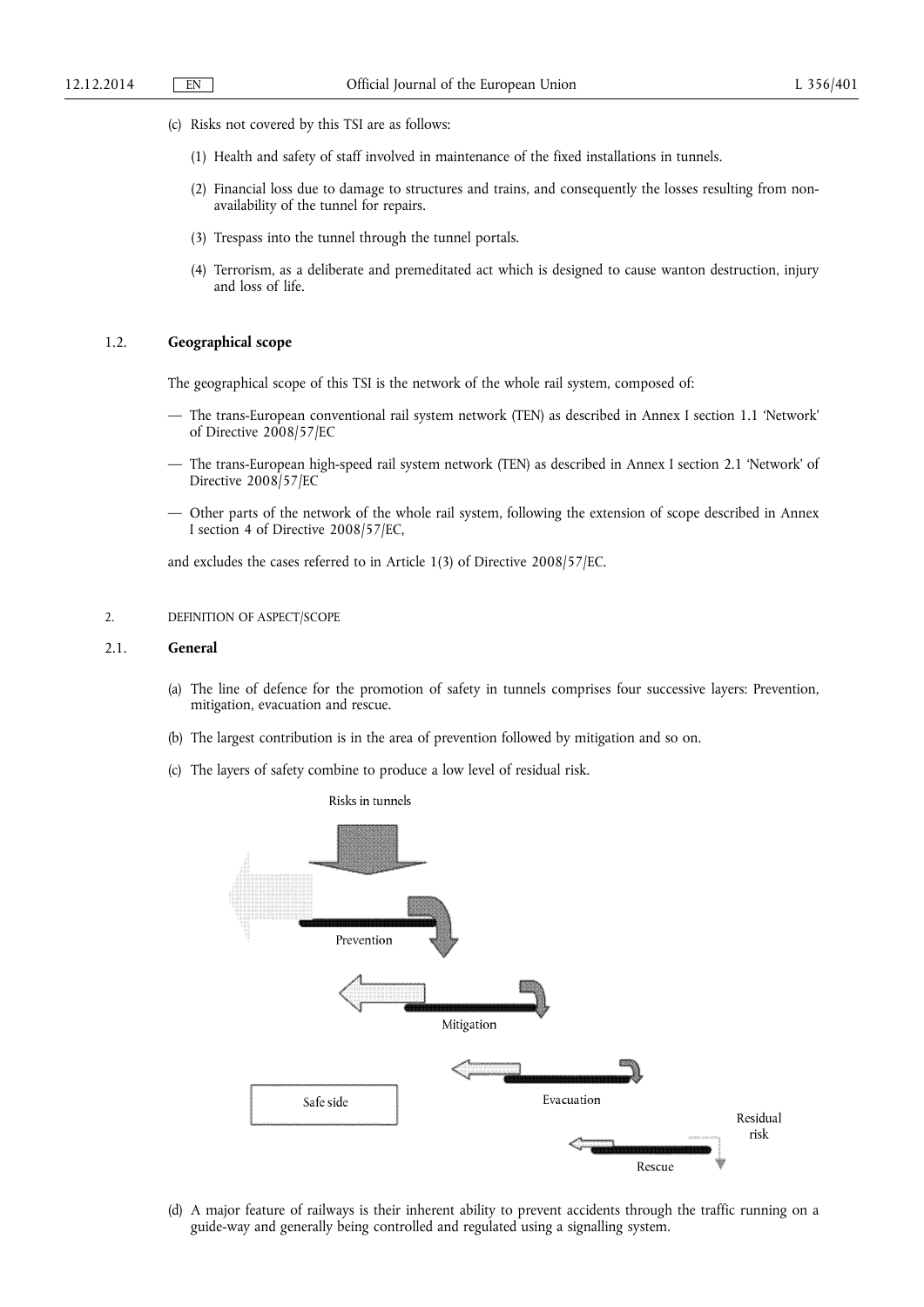#### 2.2. **The risk scenarios**

(a) This TSI provides measures which could prevent or mitigate the difficulty of evacuation or rescue operations following a tunnel-specific railway incident.



- (b) Relevant measures have been identified, which will control or significantly reduce the risks arising from the tunnel-specific incident scenarios identified above.
- (c) They have been developed, in the categories prevention/mitigation/evacuation/rescue; however they do not appear under these headings in this TSI but under the headings of the concerned subsystems.
- (d) The measures prescribed can be considered as a response to the following three types of incident.
- 2.2.1. *'Hot' incidents: Fire, explosion followed by fire, emission of toxic smoke or gases.* 
	- (a) The main danger is fire. Fire is understood as a combination of heat, flames and smoke.
	- (b) The fire starts on a train.

The fire is detected, either by on-board fire detectors, or by persons on-board. The driver is notified of a problem, either that there is a fire by an automatic notification or that there is a problem in general by passengers using the passenger alarm.

The driver is instructed to act appropriately depending on the local circumstances.

Ventilation is shut down to prevent smoke distribution. For rolling stock of category B, the passengers in the affected area will move to a non-affected area of the train where they are protected from fire and fumes

Whenever possible the train leaves the tunnel. Passengers are evacuated, directed by the train crew, or by self-rescue, to a safe area in the open air.

If appropriate, the train may stop at a fire fighting point inside the tunnel. Passengers are evacuated, directed by the train crew, or by self-rescue, to a safe area.

If a fire extinguishing system can extinguish the fire, the incident will become a 'cold' incident.

(c) The fire starts in the tunnel.

If fire starts in a tunnel or in a technical room, the driver is instructed to act appropriately depending on the local circumstances in compliance with the tunnel-specific incident scenarios, described in the Emergency Plan.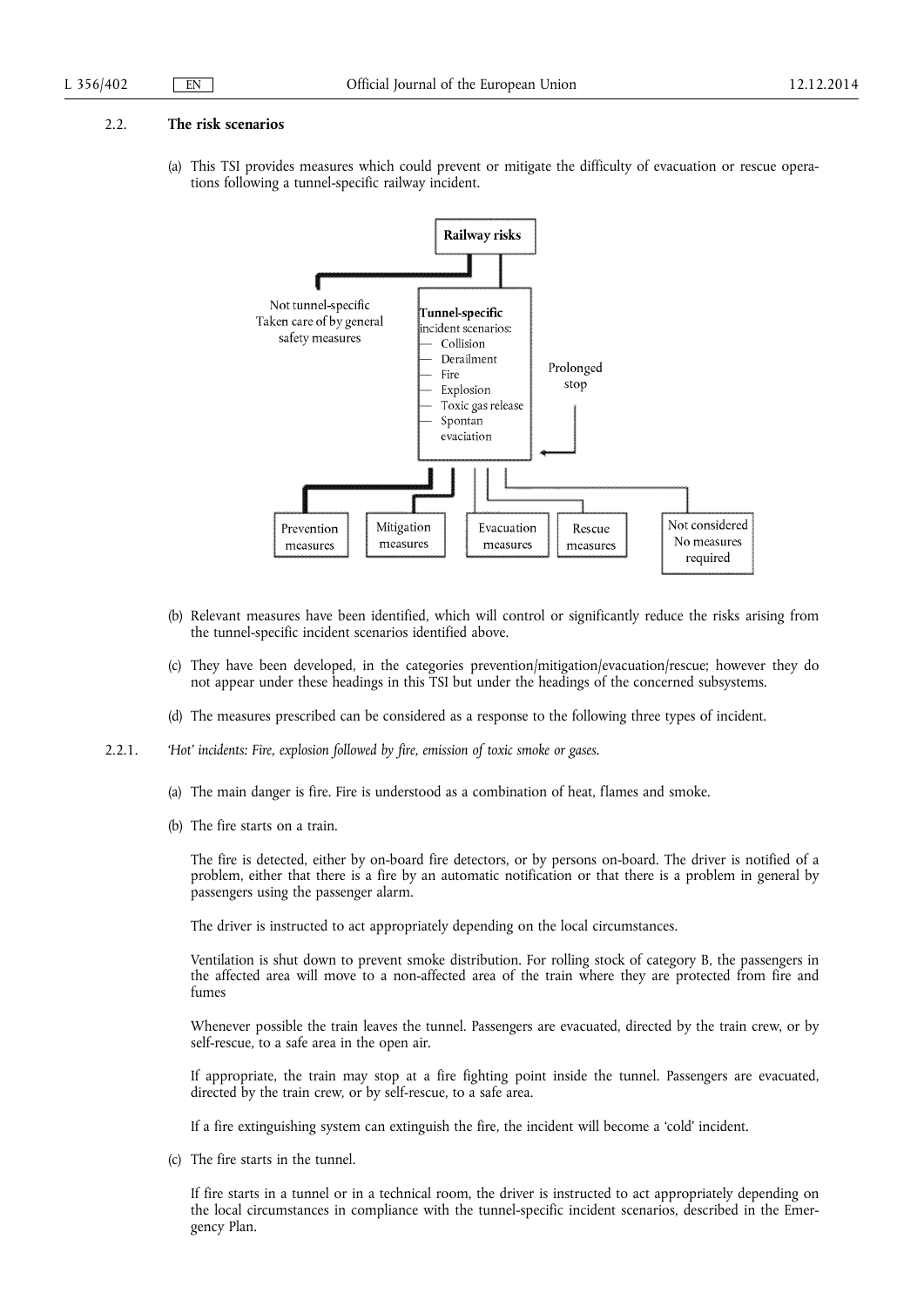#### 2.2.2. *'Cold' incidents: collision, derailment*

- (a) The tunnel specific measures concentrate on access/egress facilities to support evacuation and the intervention of the emergency response services.
- (b) The difference compared to the hot incidents is that there is no time constraint due to the presence of a hostile environment created by a fire.

### 2.2.3. *Prolonged stop*

- (a) Prolonged stop (an unplanned stop in a tunnel, without the occurrence of a hot or cold incident, for longer than 10 minutes) is not by itself a threat to passengers and staff.
- (b) However it may lead to panic and to spontaneous, uncontrolled evacuation that exposes people to dangers present in a tunnel environment.

### 2.2.4. *Exclusions*

The scenarios that have not been dealt with are listed in clause 1.1.4.

### 2.3. **The role of emergency response services**

- (a) The definition of the role of the emergency response services is a matter for the relevant national legislation.
- (b) The measures specified in this TSI for rescue are based on the assumption that the emergency response services intervening in a tunnel incident shall protect lives as a priority.
- (c) It is assumed that they are expected to:
	- (1) In a 'hot' incident type
		- Rescue people unable to reach a safe area
		- Provide initial medical support to evacuees
		- Fight a fire insofar as required to protect themselves and people caught in the incident
		- Conduct evacuation from safe areas inside the tunnel to the final place of safety
	- (2) In a 'cold' incident type
		- Rescue people
		- Provide initial help to people with critical injuries
		- Free trapped people
		- Conduct evacuation to the final place of safety
- (d) No demands on time or performance requirements are included in this TSI.
- (e) Considering that incidents in railway tunnels involving multiple fatalities are rare, it is implicit that there might be events, with an extremely low probability, for which even well-equipped emergency response services would be restricted, such as a major fire involving a freight train.
- (f) If the expectations of the emergency response services expressed in emergency plans go beyond the assumptions described above, then additional measures or tunnel equipment can be provided.

### 2.4. **Definitions**

- For the purpose of this TSI the following definitions are used:
- (a) Railway tunnel: A railway tunnel is an excavation or a construction around the track provided to allow the railway to pass for example higher land, buildings or water. The length of a tunnel is defined as the length of the fully enclosed section, measured at rail level. A tunnel in the context of this TSI is 0.1 km or longer. Where certain requirements apply only to longer tunnels, thresholds are mentioned in the relevant clauses.
- (b) Safe area: a safe area is a temporary survivable space, inside or outside the tunnel, for passengers and staff to find refuge after they have evacuated from a train.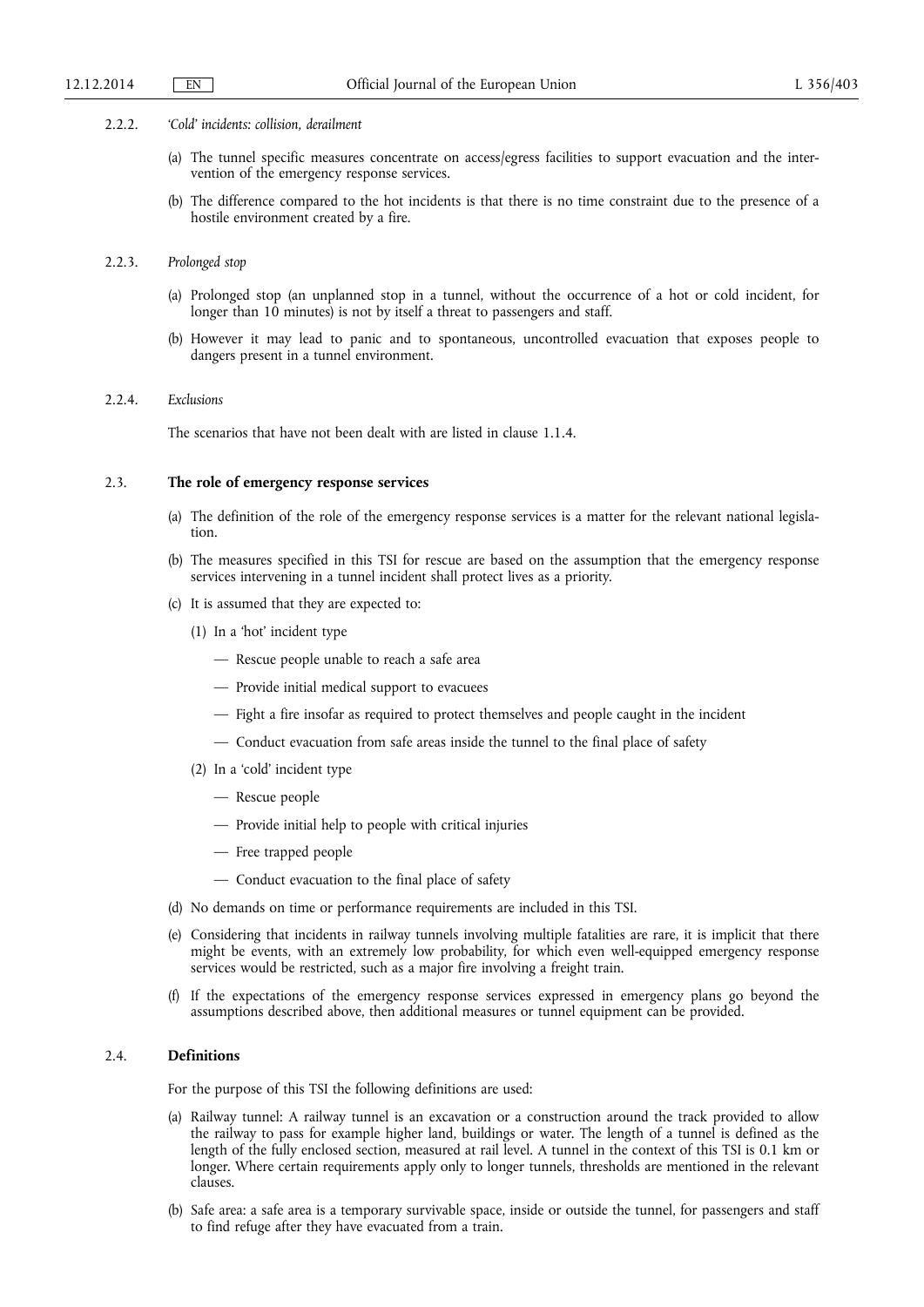- (c) Fire fighting point: a fire fighting point is a defined location, inside or outside the tunnel, where fire fighting equipment can be used by rescue services and where passengers and staff can evacuate from a train.
- (d) Technical rooms: Technical rooms are enclosed spaces with doors for access/egress inside or outside the tunnel with safety installations which are necessary for at least one of the following functions: self-rescue, evacuation, emergency communication, rescue and fire fighting, signalling and communication equipment, and traction power supply.
- (e) Freight train: A freight train is a train composed of one or more locomotive(s) and one or more wagon(s). A freight train including at least one wagon carrying dangerous goods is a dangerous goods train.
- (f) All definitions related to rolling stock are defined in the LOC&PAS TSI and the WAG TSI.

#### 3. ESSENTIAL REQUIREMENTS

The following table indicates basic parameters of this TSI and their correspondence to the essential requirements as set out and numbered in Annex III to Directive 2008/57/EC.

| Element of the infrastructure<br>sub-system                              | Ref. Clause | Safety         | Reliability<br>Availability | Health | Environment-<br>al protection | Technical<br>compatibility |
|--------------------------------------------------------------------------|-------------|----------------|-----------------------------|--------|-------------------------------|----------------------------|
| Prevent unauthorised access<br>to emergency exits and<br>technical rooms | 4.2.1.1     | 2.1.1          |                             |        |                               |                            |
| Fire resistance of tunnel<br>structures                                  | 4.2.1.2     | 1.1.4<br>2.1.1 |                             |        |                               |                            |
| Fire reaction of building<br>material                                    | 4.2.1.3     | 1.1.4<br>2.1.1 |                             | 1.3.2  | 1.4.2                         |                            |
| Fire detection                                                           | 4.2.1.4     | 1.1.4<br>2.1.1 |                             |        |                               |                            |
| <b>Evacuation facilities</b>                                             | 4.2.1.5     | 1.1.5<br>2.1.1 |                             |        |                               |                            |
| Escape walkways                                                          | 4.2.1.6     | 2.1.1          |                             |        |                               |                            |
| Fire fighting points                                                     | 4.2.1.7     | 2.1.1          |                             |        |                               | 1.5                        |
| Emergency communication                                                  | 4.2.1.8     | 2.1.1          |                             |        |                               |                            |

| Element of the energy sub-<br>system                | Ref. Clause | Safety         | Reliability<br>Availability | Health | Environment-<br>al protection | Technical<br>compatibility |
|-----------------------------------------------------|-------------|----------------|-----------------------------|--------|-------------------------------|----------------------------|
| Segmentation of overhead<br>line or conductor rails | 4.2.2.1     | 2.2.1          |                             |        |                               |                            |
| Overhead line or conductor<br>rail earthing         | 4.2.2.2     | 2.2.1          |                             |        |                               |                            |
| Electricity supply                                  | 4.2.2.3     | 2.2.1          |                             |        |                               |                            |
| Requirements for electrical<br>cables in tunnels    | 4.2.2.4     | 2.2.1<br>1.1.4 |                             | 1.3.2  | 1.4.2                         |                            |
| Reliability<br>electrical<br>of<br>installations    | 4.2.2.5     | 2.2.1          |                             |        |                               |                            |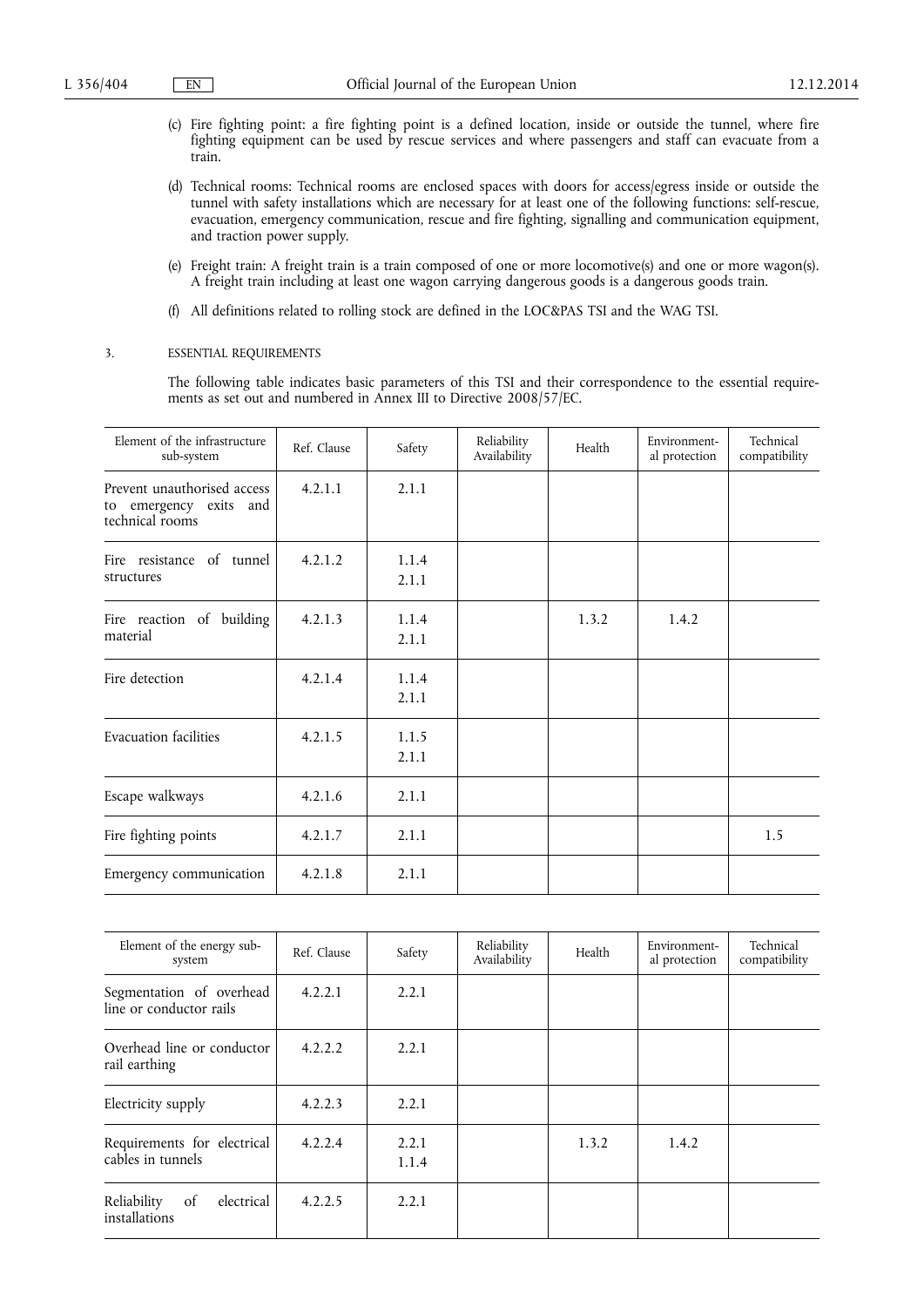| Element of the rolling stock<br>sub-system   | Ref. Clause | Safety         | Reliability<br>Availability | Health | Environment-<br>al protection | Technical<br>compatibility |
|----------------------------------------------|-------------|----------------|-----------------------------|--------|-------------------------------|----------------------------|
| Measures to prevent fire                     | 4.2.3.1     | 1.1.4<br>2.4.1 |                             | 1.3.2  | 1.4.2                         |                            |
| detect<br>and<br>Measures to<br>control fire | 4.2.3.2     | 1.1.4<br>2.4.1 |                             |        |                               |                            |
| related<br>Requirements<br>to<br>emergencies | 4.2.3.3     | 2.4.1          | 2.4.2                       |        |                               | 1.5<br>2.4.3               |
| related<br>Requirements<br>to<br>evacuation  | 4.2.3.4     | 2.4.1          |                             |        |                               |                            |

4. CHARACTERISATION OF THE SUBSYSTEM

### 4.1. **Introduction**

- (a) The European Union rail system, to which Directive 2008/57/EC applies and of which the subsystems are parts, has been developed to become an integrated system for which the consistency must be verified.
- (b) This consistency has been checked in relation to the development of the specifications within this TSI, its interfaces with respect to the systems in which it is integrated and also the operating rules for the railway.
- (c) Taking account of all the applicable essential requirements, the basic parameters related to safety in railway tunnels are set out for the subsystems infrastructure, energy and rolling stock in section 4.2 of this TSI. The operational requirements and responsibilities are set out in the OPE TSI and in section 4.4 of this TSI.

#### 4.2. **Functional and technical specifications of the subsystems**

In the light of the essential requirements in Chapter 3, the functional and technical specifications of those aspects specific to tunnel safety in the above-mentioned subsystems are as follows:

### 4.2.1. *Subsystem Infrastructure*

4.2.1.1. Prevent unauthorised access to emergency exits and technical rooms

This specification applies to all tunnels.

- (a) Unauthorised access to technical rooms shall be prevented.
- (b) Where emergency exits are locked for security purposes, it shall always be possible to open them from inside.

### 4.2.1.2. Fire resistance of tunnel structures

This specification applies to all tunnels.

- (a) In the event of fire, the integrity of the tunnel lining shall be maintained for a period of time that is sufficiently long to permit self-rescue, evacuation of passengers and staff and intervention of the emergency response services. That period of time shall be in accordance with the evacuation scenarios considered and reported in the emergency plan.
- (b) In the cases of immersed tunnels and tunnels which can cause the collapse of important neighbouring structures, the main structure of the tunnel shall withstand the temperature of the fire for a period of time that is sufficient to allow evacuation of the endangered tunnel zones and neighbouring structures. This period of time shall be reported in the emergency plan.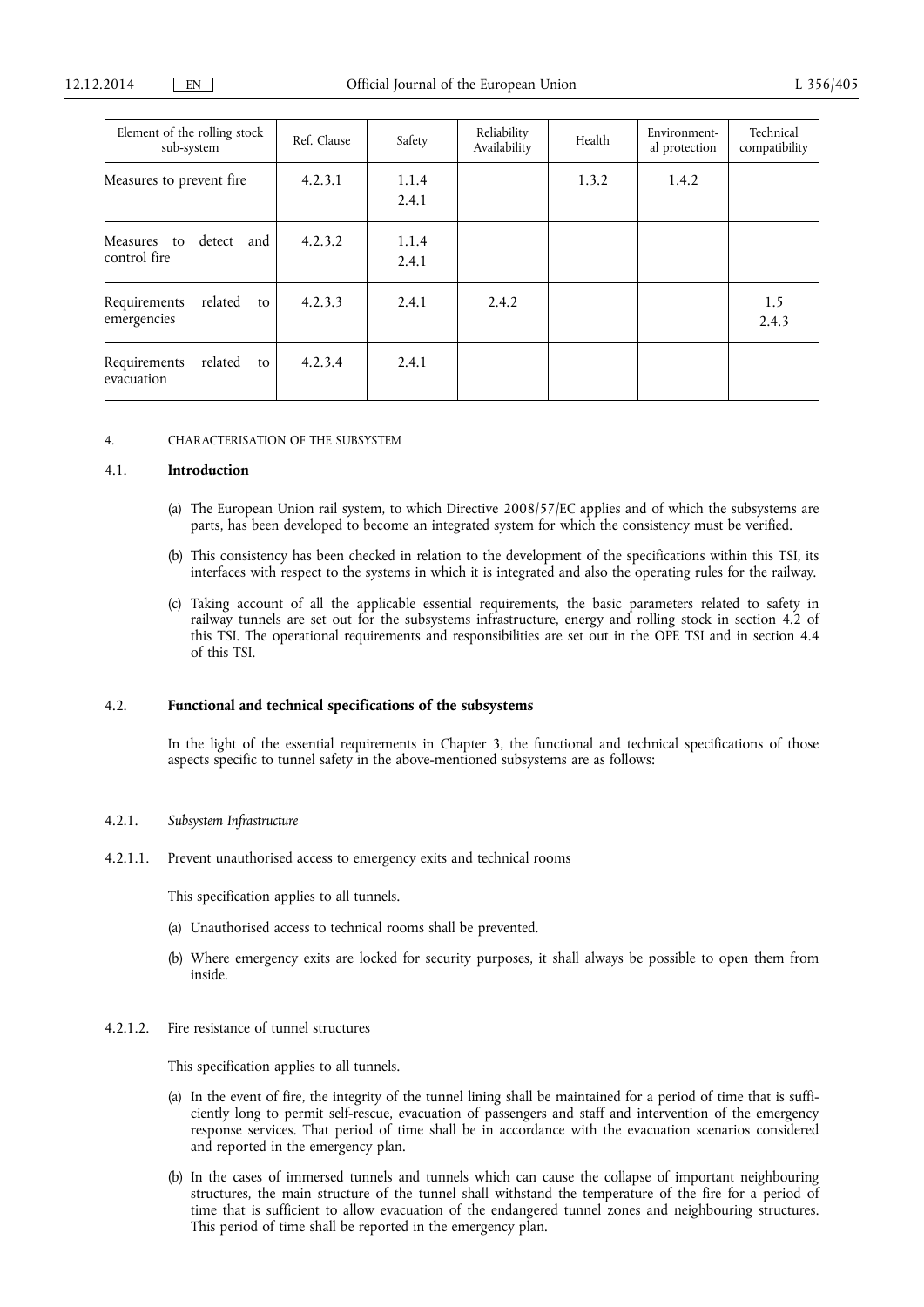- 4.2.1.3. Fire reaction of building material
	- This specification applies to all tunnels.
	- (a) This specification applies to construction products and building elements inside tunnels.
	- (b) Tunnel building material shall fulfil the requirements of classification A2 of Commission Decision 2000/147/EC. Non-structural panels and other equipment shall fulfil the requirements of classification B of Commission Decision 2000/147/EC.
	- (c) Materials that would not contribute significantly to a fire load shall be listed. They are allowed to not comply with the above.
- 4.2.1.4. Fire detection in technical rooms

This specification applies to all tunnels of more than 1 km in length.

Technical rooms shall be equipped with detectors which alert the infrastructure manager in case of fire.

- 4.2.1.5. Evacuation facilities
- 4.2.1.5.1 Safe area

This specification applies to all tunnels of more than 1 km in length.

- (a) A safe area shall allow the evacuation of trains that use the tunnel. It shall have a capacity corresponding to the maximum capacity of the trains planned to be operated on the line where the tunnel is located.
- (b) The safe area shall maintain survivable conditions for passengers and staff during the time needed for the complete evacuation from the safe area to a final place of safety.
- (c) In case of underground/undersea safe areas, the provisions shall allow people to move from the safe area to the surface without having to re-enter the affected tunnel tube.
- (d) The lay-out of an underground safe area and its equipment shall take into account the control of smoke, in particular to protect people who use the self-evacuation facilities.
- 4.2.1.5.2 Access to the safe area

This specification applies to all tunnels of more than 1 km in length.

- (a) Safe areas shall be accessible for people who commence self-evacuation from the train as well as for the emergency response services.
- (b) One of the following solutions shall be selected for access points from a train to the safe area:
	- (1) Lateral and/or vertical emergency exits to the surface. These exits shall be provided at least every 1 000 m.
	- (2) Cross-passages between adjacent independent tunnel tubes, which enable the adjacent tunnel tube to be employed as a safe area. Cross-passages shall be provided at least every 500 m.
	- (3) Alternative technical solutions providing a safe area with a minimum equivalent safety level are permitted. The equivalent level of safety for passengers and staff shall be demonstrated using the Common Safety Method on risk assessment.
- (c) Doors giving access from the escape walkway to the safe area shall have a minimum clear opening of 1,4 m wide and 2,0 m high. Alternatively it is permitted to use multiple doors next to each other which are less wide as long as the flow capacity of people is demonstrated to be equivalent or higher.
- (d) After passing the doors, the clear width shall continue to be at least 1,5 m wide and 2,25 m high.
- (e) The way in which the emergency response services access the safe area shall be described in the emergency plan.
- 4.2.1.5.3 Communication means in safe areas

This specification applies to all tunnels of more than 1 km in length.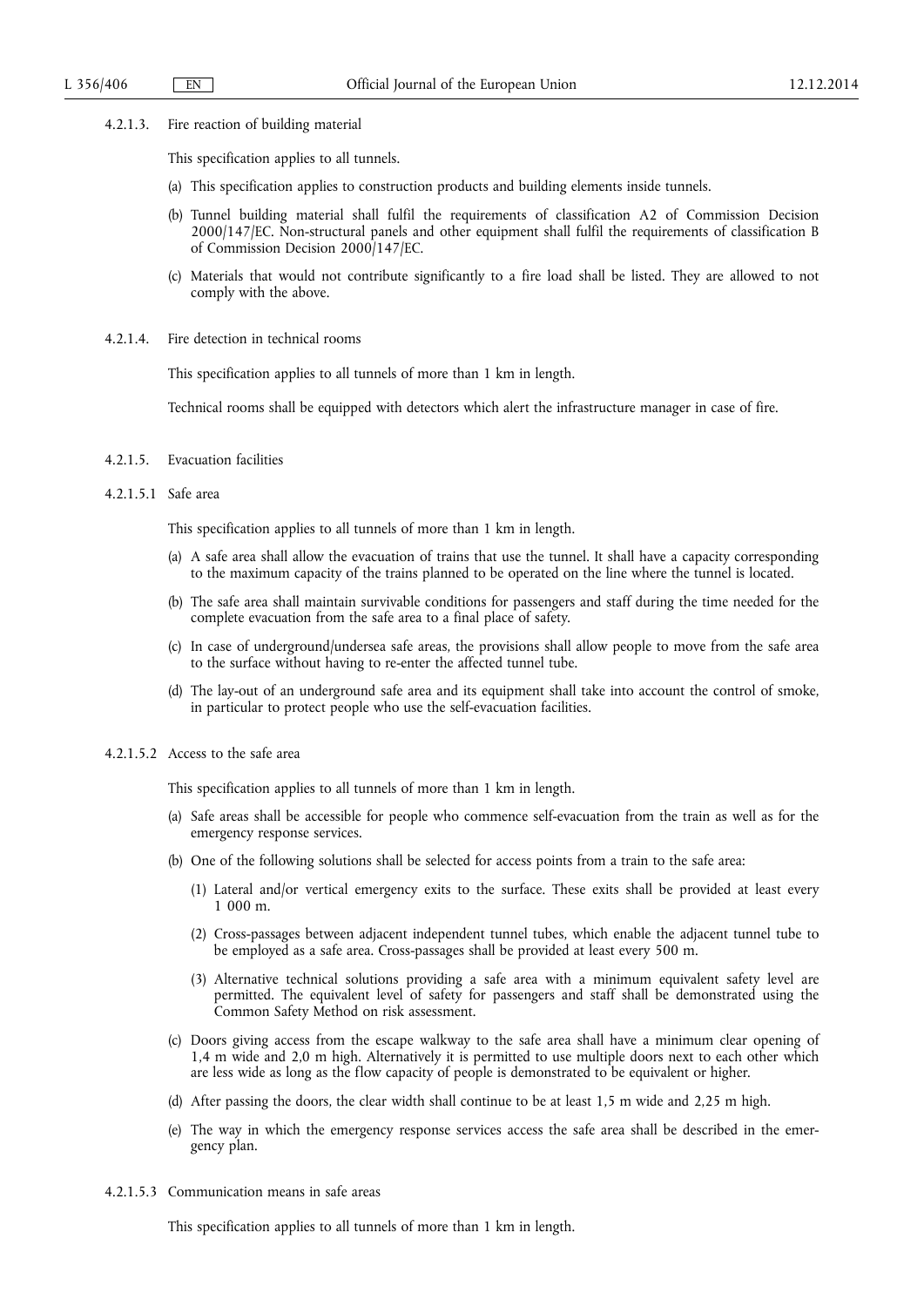Communication shall be possible, either by mobile phone or by fixed connection from underground safe areas to the control centre of the Infrastructure Manager.

4.2.1.5.4 Emergency lighting on escape routes

This specification applies to all tunnels of more than 0,5 km in length.

- (a) Emergency lighting shall be provided to guide passengers and staff to a safe area in the event of an emergency.
- (b) Illumination shall comply with the following requirements:
	- (1) Single-track tube: on the side of the walkway
	- (2) Multiple-track tube: on both sides of the tube
	- (3) Position of lights:
		- above the walkway, as low as possible, so as not to interfere with the free space for the passage of persons, or
		- built into the handrails.
	- (4) The maintained illuminance shall be at least 1 lux at a horizontal plane at walkway level.
- (c) Autonomy and reliability: an alternative power supply shall be available for an appropriate period of time after failure of the main power supply. The time required shall be consistent with the evacuation scenarios and reported in the Emergency Plan.
- (d) If the emergency light is switched off under normal operating conditions, it shall be possible to switch it on by both of the following means:
	- (1) manually from inside the tunnel at intervals of 250 m
	- (2) by the tunnel operator using remote control

### 4.2.1.5.5 Escape signage

This specification applies to all tunnels.

- (a) The escape signage indicates the emergency exits, the distance and the direction to a safe area.
- (b) All signs shall be designed according to the requirements of Directive 92/58/EEC of 24 June 1992 concerning the provision of health and/or safety signs at work and to the specification referenced in appendix A, index 1.
- (c) Escape signs shall be installed on sidewalls along escape walkways.
- (d) The maximum distance between escape signs shall be 50 m.
- (e) Signs shall be provided in the tunnel to indicate the position of emergency equipment, where such equipment is present.
- (f) All doors leading to emergency exits or cross-passage shall be marked.

#### 4.2.1.6. Escape walkways

This specification applies to all tunnels of more than 0,5 km in length.

- (a) Walkways shall be constructed in a single track tunnel tube on at least one side of the track and in a multiple track tunnel tube on both sides of the tunnel tube. In tunnel tubes with more than two tracks, access to a walkway shall be possible from each track.
	- (1) The width of the walkway shall be at least 0.8 m.
	- (2) The minimum vertical clearance above the walkway shall be 2.25 m.
	- (3) The height of the walkway shall be at top-of-rail level or higher.
	- (4) Local constrictions caused by obstacles in the escape area shall be avoided. The presence of obstacles shall not reduce the minimum width to less than 0,7 m, and the length of the obstacle shall not exceed 2 m.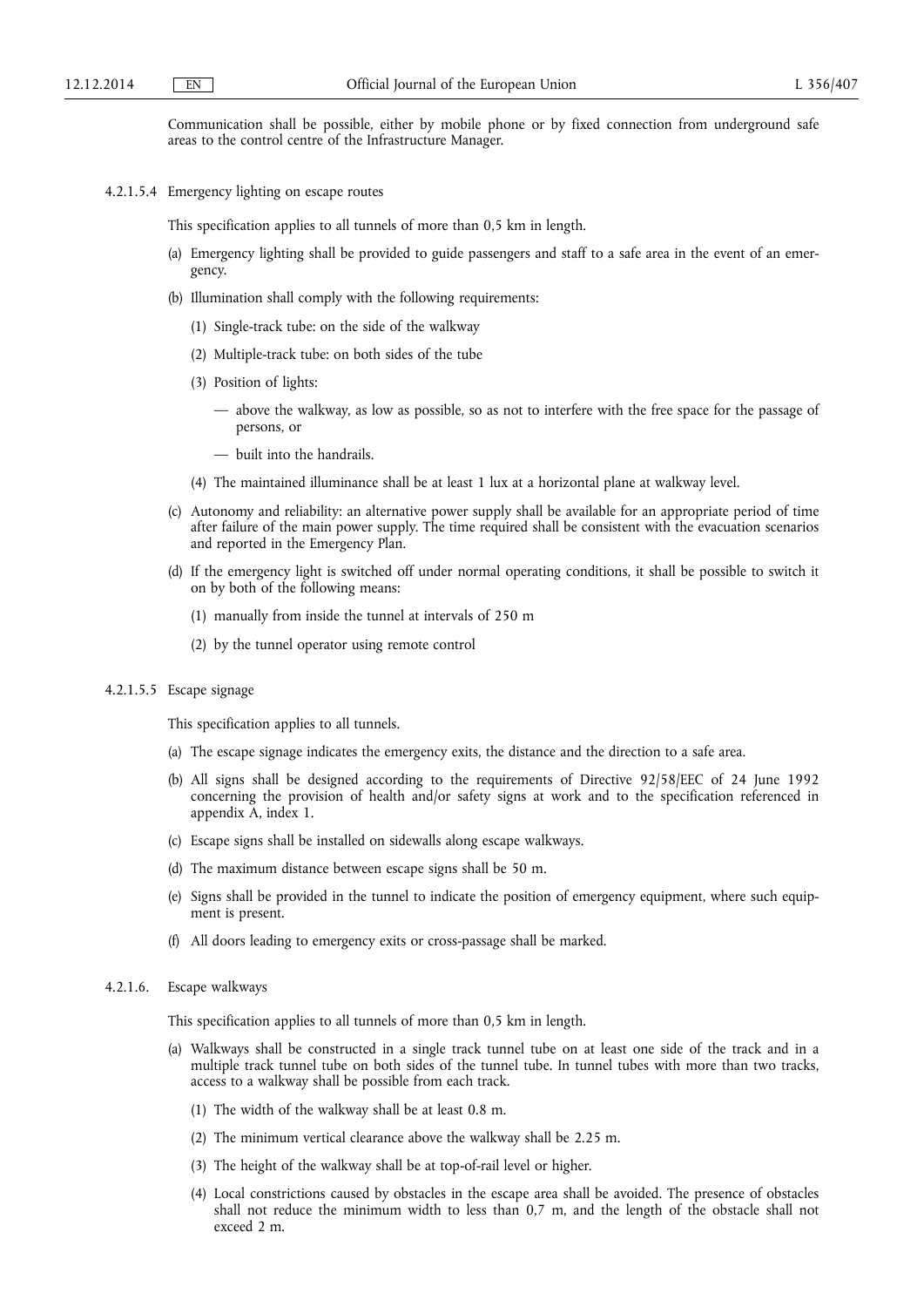- (b) Continuous handrails shall be installed between 0.8 m and 1.1 m above the walkway providing a route to a safe area.
	- (1) Handrails shall be placed outside the required minimum clearance of the walkway.
	- (2) Handrails shall be angled at 30° to 40° to the longitudinal axis of the tunnel at the entrance to and exit from an obstacle.
- 4.2.1.7. Fire fighting points

This specification applies to all tunnels of more than 1 km in length.

- (a) For the purpose of this clause, two or more consecutive tunnels will be considered as a single tunnel unless both of the following conditions are met:
	- (1) The separation between tunnels in open air is longer than the maximum length of the train intended to be operated on the line + 100 m and
	- (2) The open air area and track situation around the separation between tunnels allow passengers to move away from the train along a safe space. The safe space shall contain all passengers of the maximum capacity of the train intended to be operated on the line.
- (b) Fire fighting points shall be created
	- (1) Outside both portals of every tunnel of > 1 km and
	- (2) Inside the tunnel, according to the category of rolling stock that is planned to be operated, as summarized in the table below:

| Tunnel length | Rolling stock category according to<br>paragraph 4.2.3 | Maximum distance from the portals to a fire.<br>fighting point and between fire fighting points |
|---------------|--------------------------------------------------------|-------------------------------------------------------------------------------------------------|
| 1 to 5 $km$   | Category A or B                                        | No fire fighting point required                                                                 |
| 5 to 20 km    | Category A                                             | 5 km                                                                                            |
| 5 to 20 km    | Category B                                             | No fire fighting point required                                                                 |
| $> 20$ km     | Category A                                             | 5 km                                                                                            |
| $> 20$ km     | Category B                                             | $20 \text{ km}$                                                                                 |

- (c) Requirements for all fire fighting points:
	- (1) The fire fighting points shall be equipped with water supply (minimum 800 l/min during 2 hours) close to the intended stopping point of the train. The method of supplying the water shall be described in the emergency plan.
	- (2) The intended stopping position of the affected train shall be indicated to the train driver. This shall not require specific on-board equipment (all TSI compliant trains must be able to use the tunnel)
	- (3) The fire fighting points shall be accessible to the emergency response services. The way the emergency response services access the fire fighting point and deploy equipment shall be described in the emergency plan.
	- (4) It shall be possible to switch off the traction energy supply and earth the fire fighting points electrical installation, either locally or remotely.
- (d) Requirements for fire fighting points outside the portals of the tunnel

In addition to the requirements in 4.2.1.7 (c), fire fighting points outside the portals of the tunnel shall comply with the following requirements:

(1) The open air area around the fire fighting point shall offer a minimum surface of 500 m2.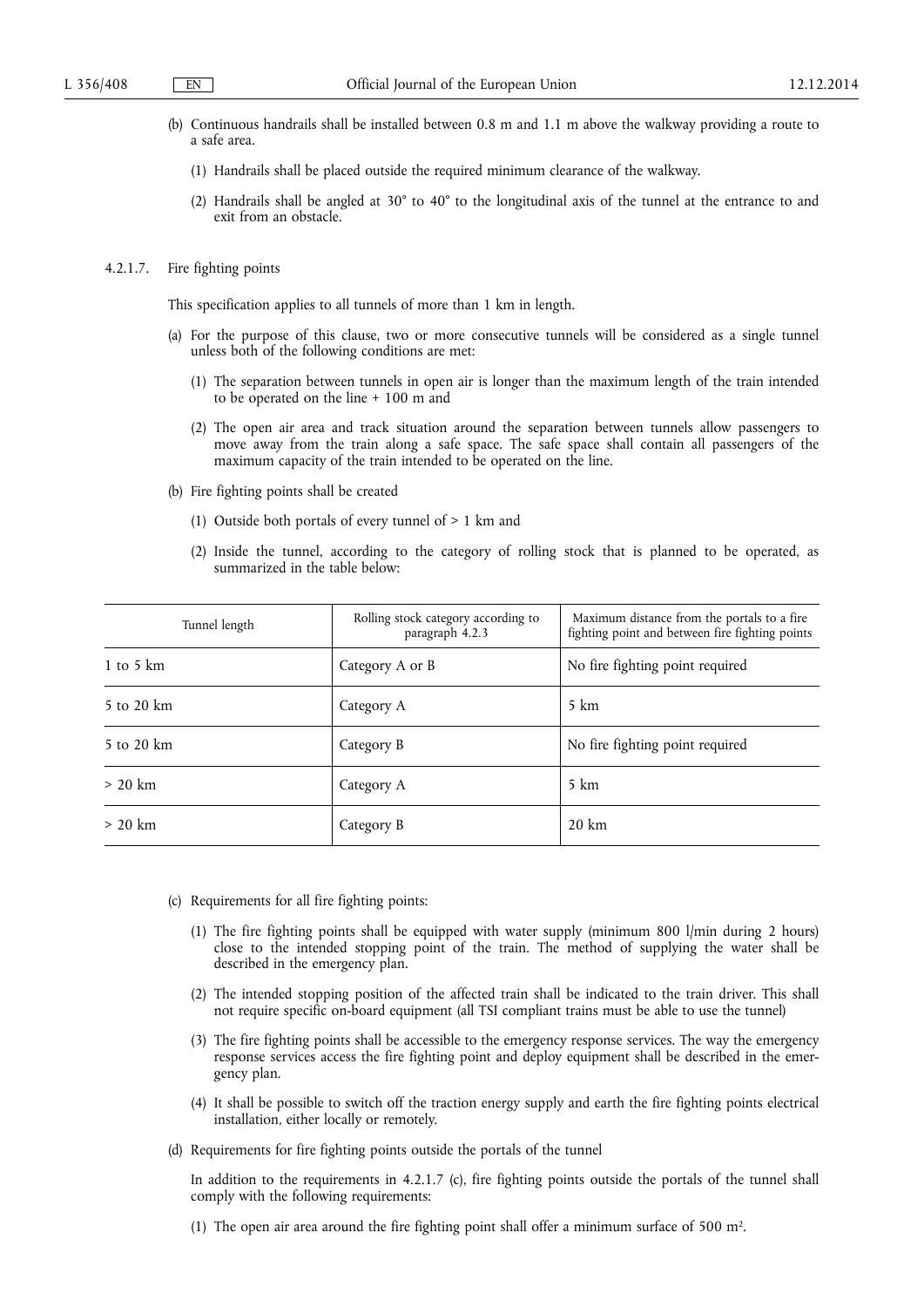(e) Requirements for fire fighting points inside the tunnel

In addition to the requirements in 4.2.1.7 (c), fire fighting points inside the tunnel shall comply with the following requirements

- (1) A safe area shall be accessible from the stopping position of the train. Dimensions of the evacuation route to the safe area shall consider the evacuation time (as specified in clause 4.2.3.4.1) and the planned capacity of the trains (referred to in clause 4.2.1.5.1) intended to be operated in the tunnel. The adequacy of the sizing of the evacuation route shall be demonstrated.
- (2) The safe area that is paired with the fire fighting point shall offer a sufficient standing surface relative to the time passengers are expected to wait until they are evacuated to a final place of safety.
- (3) There shall be an access to the affected train for emergency response services without going through the occupied safe area.
- (4) The lay-out of the fire fighting point and its equipment shall take into account the control of smoke, in particular to protect people who use the self-evacuation facilities to access the safe area.

### 4.2.1.8. Emergency communication

This specification applies to all tunnels of more than 1 km in length.

- (a) Radio communication between the train and the infrastructure manager control centre shall be provided in each tunnel with GSM-R.
- (b) Radio continuity shall be provided for permitting the emergency response services to communicate with their on-site command facilities. The system shall allow the emergency response services to use their own communication equipment.

#### 4.2.2. *Subsystem Energy*

This section applies to the infrastructure part of the subsystem Energy.

4.2.2.1. Segmentation of overhead line or conductor rails

This specification applies to tunnels of more than 5 km in length.

- (a) The traction energy supply system in tunnels shall be divided into sections, each not exceeding 5 km. This specification applies only if the signalling system permits the presence of more than one train in the tunnel on each track simultaneously.
- (b) Remote control and switching of each 'switching section' shall be provided.
- (c) A means of communication and lighting shall be provided at the switching location to enable safe manual operation and maintenance of the switching equipment.

#### 4.2.2.2. Overhead line or conductor rail earthing

This specification applies to all tunnels of more than 1 km length.

- (a) Earthing devices shall be provided at tunnel access points and, if the earthing procedures allow the earthing of a single section, close to the separation points between sections. These shall be either portable devices or manually or remotely controlled fixed installations.
- (b) Communication and lighting means necessary for earthing operations shall be provided.
- (c) Procedures and responsibilities for earthing shall be defined between the Infrastructure Manager and the emergency response services, based on the emergency scenarios considered within the emergency plan.

### 4.2.2.3. Electricity supply

This specification applies to all tunnels of more than 1 km length.

The electricity power distribution system in the tunnel shall be suitable for the emergency response services equipment in accordance with the emergency plan for the tunnel. Some national emergency response services groups may be self-sufficient in relation to power supply. In this case, the option of not providing power supply facilities for the use of such groups may be appropriate. Such a decision, however, must be described in the emergency plan.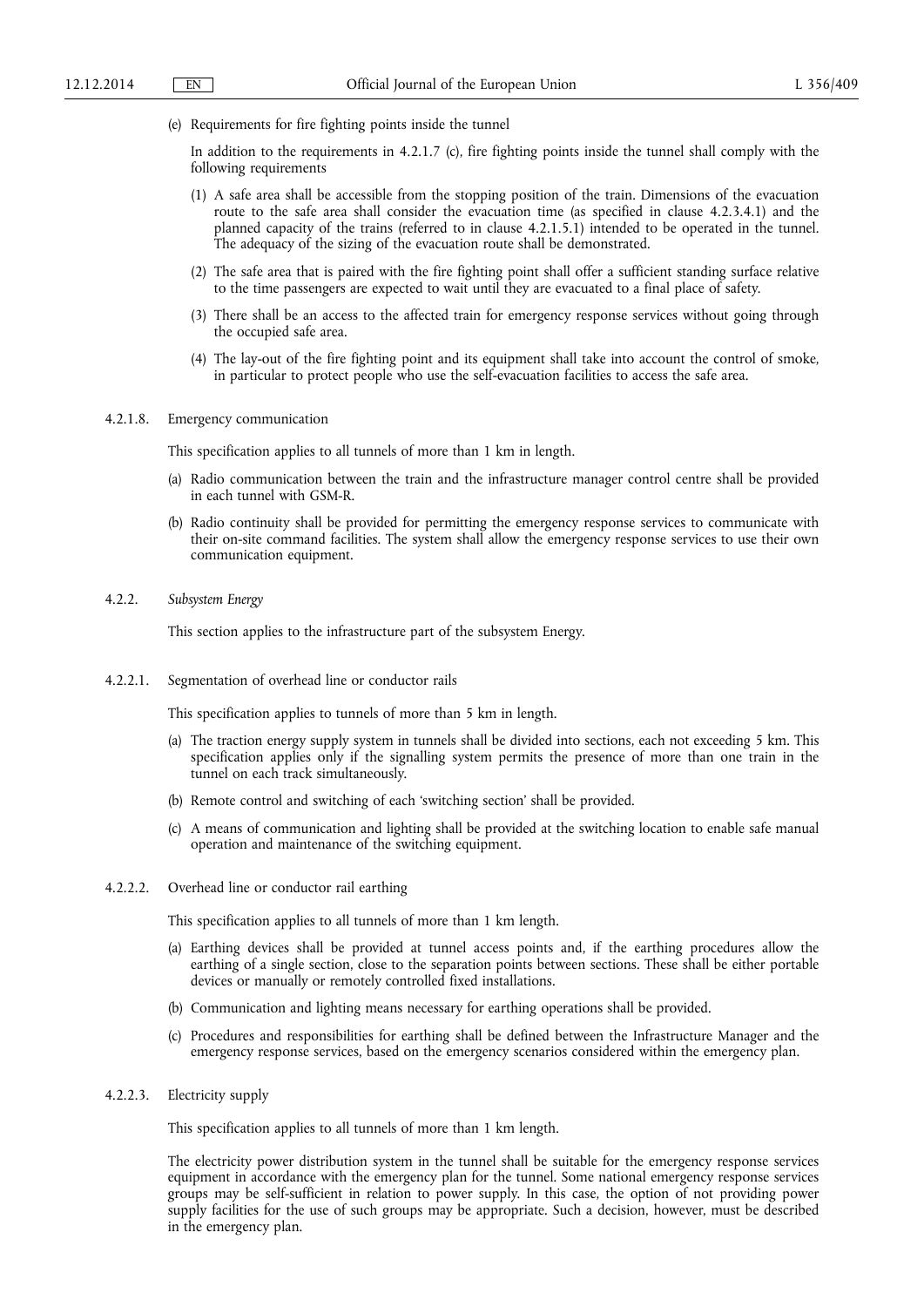4.2.2.4. Requirements for electrical cables in tunnels

This specification applies to all tunnels of more than 1 km length.

In case of fire, exposed cables shall have the characteristics of low flammability, low fire spread, low toxicity and low smoke density. These requirements are fulfilled when the cables fulfil as a minimum the requirements of classification B2CA, s1a, a1, as per Commission Decision 2006/751/EC.

4.2.2.5. Reliability of electrical installations

This specification applies to all tunnels of more than 1 km length.

- (a) Electrical installations relevant for safety (Fire detection, emergency lighting, emergency communication and any other system identified by the Infrastructure Manager or contracting entity as vital to the safety of passengers in the tunnel) shall be protected against damage arising from mechanical impact, heat or fire.
- (b) The distribution system shall be designed to enable the system to tolerate unavoidable damage by (for example) energizing alternative links.
- (c) Autonomy and reliability: an alternative power supply shall be available for an appropriate period of time after failure of the main power supply. The time required shall be consistent with the evacuation scenarios considered and included in the emergency plan.
- 4.2.3. *Subsystem rolling stock* 
	- (a) In the context of this TSI the subsystem rolling stock is subdivided into the following categories.
		- (1) Category A passenger rolling stock (including passenger locomotives) for operation on lines within the scope of this TSI, where the distance between fire fighting points or the length of tunnels does not exceed 5 km.
		- (2) Category B passenger rolling stock (including passenger locomotives) for operation in all tunnels on lines within the scope of this TSI, irrespective of the length of the tunnels.
		- (3) Freight locomotives and self-propelling units designed to carry payload other than passengers, such as mail and freight for example, for operation in all tunnels on lines within the scope of this TSI, irrespective of the length of the tunnels. Locomotives designed to haul freight trains as well as passenger trains fall under both categories and shall respect the requirements of both categories.
		- (4) Self-powered on-track machines, when in transport mode, for operation in all tunnels on lines within the scope of this TSI, irrespective of the length of the tunnels.
	- (b) The rolling stock category shall be recorded in the technical file and will remain valid regardless of future revisions of this TSI.

### 4.2.3.1. Measures to prevent fire

This section is applicable to all categories of rolling stock.

4.2.3.1.1 Material requirements

Requirements are set out in the LOC&PAS TSI clause 4.2.10.2.1. These requirements shall also apply to the on-board CCS equipment.

4.2.3.1.2 Specific measures for flammable liquids

Requirements are set out in the LOC&PAS TSI clause 4.2.10.2.2.

4.2.3.1.3 Hot axle box detection

Requirements are set out in the LOC&PAS TSI clause 4.2.10.2.3.

- 4.2.3.2. Measures to detect and control fire
- 4.2.3.2.1 Portable fire extinguishers

Requirements are set out in the LOC&PAS TSI clause 4.2.10.3.1.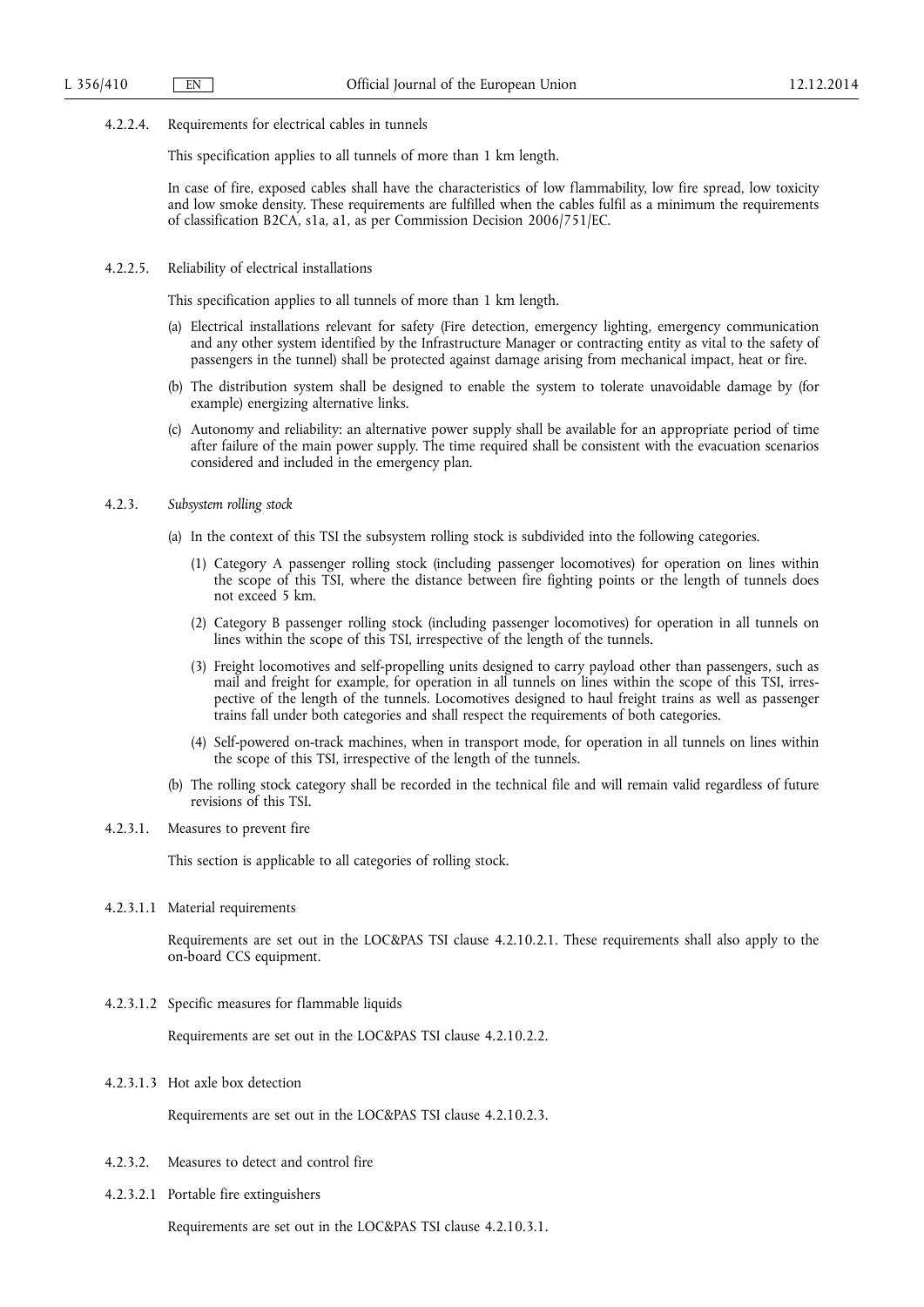- 4.2.3.2.2 Fire detection systems Requirements are set out in the LOC&PAS TSI clause 4.2.10.3.2.
- 4.2.3.2.3 Automatic fire fighting system for freight diesel units Requirements are set out in the LOC&PAS TSI clause 4.2.10.3.3.
- 4.2.3.2.4 Fire containment and control systems for passenger rolling stock Requirements are set out in the LOC&PAS TSI clause 4.2.10.3.4.
- 4.2.3.2.5 Fire containment and control systems for freight locomotives and freight self-propelling units Requirements are set out in the LOC&PAS TSI clause 4.2.10.3.5.
- 4.2.3.3. Requirements related to emergencies
- 4.2.3.3.1. Emergency lighting system in the train Requirements are set out in the LOC&PAS TSI clause 4.2.10.4.1.
- 4.2.3.3.2 Smoke control

Requirements are set out in the LOC&PAS TSI clause 4.2.10.4.2.

- 4.2.3.3.3. Passenger alarm and communication means Requirements are set out in the LOC&PAS TSI clause 4.2.10.4.3.
- 4.2.3.3.4 Running capability

Requirements are set out in the LOC&PAS TSI clause 4.2.10.4.4.

- 4.2.3.4. Requirements related to evacuation
- 4.2.3.4.1 Passenger emergency exits

Requirements are set out in the LOC&PAS TSI clause 4.2.10.5.1.

4.2.3.4.2 Driver's cab emergency exits

Requirements are set out in the LOC&PAS TSI clause 4.2.10.5.2.

### 4.3. **Functional and technical specifications of the interfaces**

4.3.1. *Interfaces with the Control-Command-Signalling subsystem* 

| Interface with the CCS subsystem |             |                                                      |           |  |  |  |
|----------------------------------|-------------|------------------------------------------------------|-----------|--|--|--|
| CCS TSI<br><b>SRT TSI</b>        |             |                                                      |           |  |  |  |
| Parameter                        | Clause      | Parameter                                            | Clause    |  |  |  |
| Radio communication              | 4.2.1.8 (a) | Mobile communication functions<br>for railways GSM-R | 4.2.4     |  |  |  |
| Material characteristics         | 4.2.2.4 (a) | <b>Essential requirements</b>                        | Chapter 3 |  |  |  |
| Material characteristics         | 4.2.3.1.1   | Essential requirements                               | Chapter 3 |  |  |  |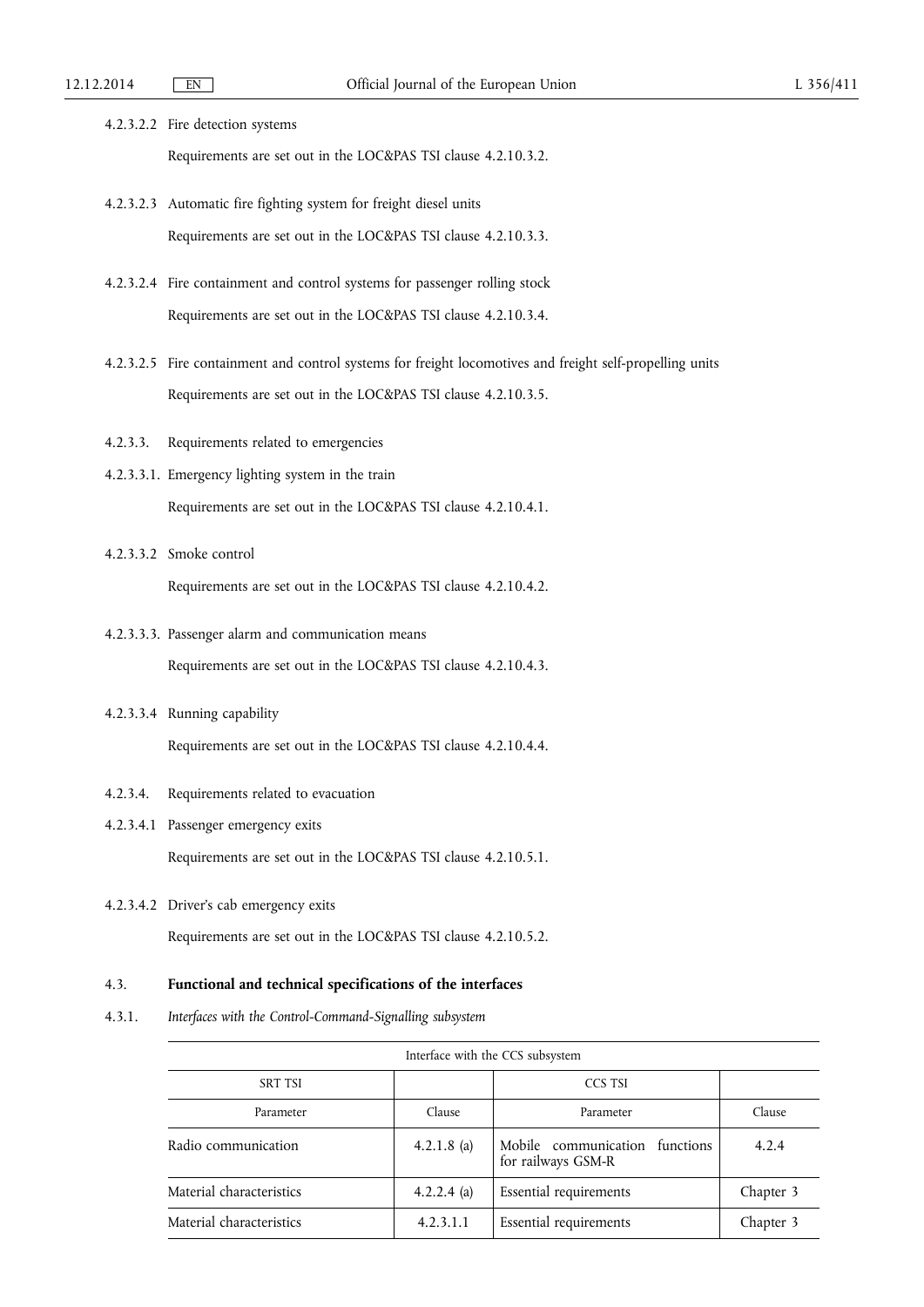# 4.3.2. *Interfaces with the Traffic Management and Operation subsystem*

|                                                                              |        | Interface with the OPE subsystem                                                   |                    |
|------------------------------------------------------------------------------|--------|------------------------------------------------------------------------------------|--------------------|
| <b>SRT TSI</b>                                                               |        | <b>OPE TSI</b>                                                                     |                    |
| Parameter                                                                    | Clause | Parameter                                                                          | Clause             |
| Emergency rule                                                               | 4.4.1  | Ensuring that the train is in<br>running order                                     | 4.2.2.7            |
|                                                                              |        | Train departure                                                                    | 4.2.3.3            |
|                                                                              |        | Degraded Operation                                                                 | 4.2.3.6            |
| Tunnel emergency plan                                                        | 4.4.2  | Managing an emergency situation                                                    | 4.2.3.7            |
| Exercises                                                                    | 4.4.3  |                                                                                    |                    |
| Provision of on-train safety and<br>emergency information to passen-<br>gers | 4.4.5  |                                                                                    |                    |
| Tunnel specific competence of the<br>train crew and other staff              | 4.6.1  | Professional competency<br>Specific elements for train crew and<br>auxiliary staff | 4.6.1<br>4.6.3.2.3 |

### 4.4. **Operating rules**

(a) Operating rules are developed within the procedures described in the Infrastructure Manager safety management system. These rules take into account the documentation related to operation which forms a part of the technical file as required in Article 18(3) and set out in Annex VI of Directive 2008/57/EC.

The following operating rules do not form any part of the assessment of the structural subsystems.

#### 4.4.1. *Emergency rule*

These rules apply to all tunnels.

In light of the essential requirements in Chapter 3, the operating rules specific to tunnel safety are:

- (a) The operational rule is to monitor the train condition before entering a tunnel in order to detect any defect detrimental to its running behaviour and to take appropriate action.
- (b) In the case of an incident outside the tunnel, the operational rule is to stop a train with a defect that could be detrimental to its running behaviour before entering a tunnel.
- (c) In the case of an incident inside the tunnel the operational rule is to drive the train out of a tunnel, or to the next fire fighting point.

### 4.4.2. *Tunnel emergency plan*

These rules apply to tunnels of  $> 1$  km.

- (a) An emergency plan shall be developed under the direction of the Infrastructure Manager(s), in cooperation with the emergency response services and the relevant authorities for each tunnel. Railway Undertakings intending to use the tunnel shall be involved in the development or adaptation of the Emergency Plan. Station managers shall be equally involved if one or more stations in a tunnel are used as a safe area or a fire fighting point.
- (b) The emergency plan shall be consistent with the self-rescue, evacuation, fire-fighting and rescue facilities available.
- (c) Detailed tunnel-specific incident scenarios adapted to the local tunnel conditions shall be developed for the emergency plan.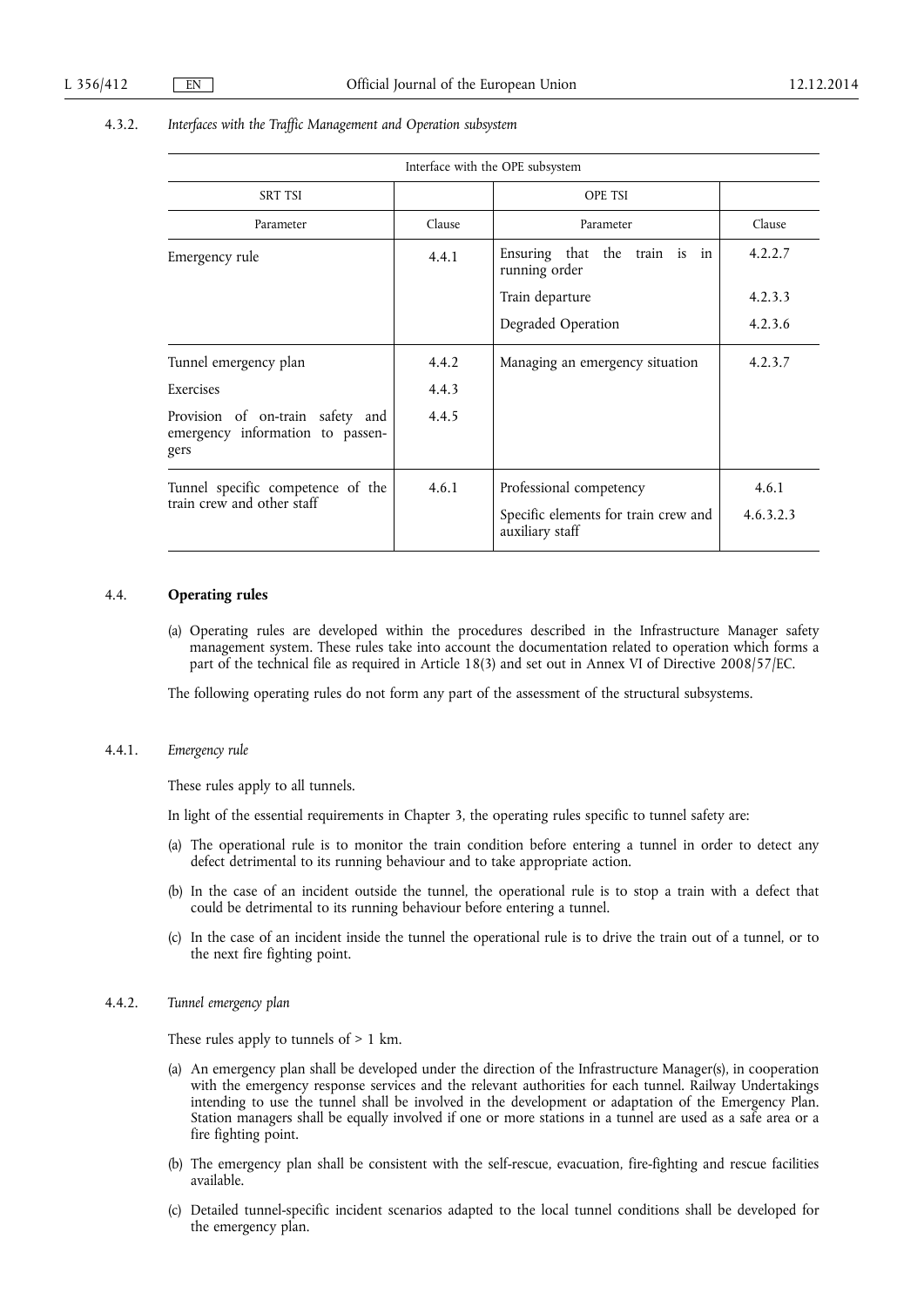#### 4.4.3. *Exercises*

These rules apply to tunnels of > 1 km.

- (a) Prior to the opening of a single tunnel or a series of tunnels, a full-scale exercise comprising evacuation and rescue procedures, involving all categories of personnel defined within the emergency plan, shall take place.
- (b) The emergency plan shall define how all organisations involved can be familiarised with the infrastructure and how often visits to the tunnel and table top or other exercises have to take place.
- 4.4.4. *Isolation and Earthing procedures*

These rules apply to all tunnels.

- (a) If disconnection of the traction power supply is required, the infrastructure manager shall make sure that relevant sections of the catenary or the conductor rail have been disconnected, and inform the emergency response services before they enter the tunnel or a section of the tunnel.
- (b) It is the responsibility of the infrastructure manager to disconnect the traction power supply.
- (c) The responsibility and procedure for earthing shall be defined in the emergency plan. Provision shall be made for isolation of the section in which the incident has taken place.
- 4.4.5. *Provision of on-train safety and emergency information to passengers* 
	- (a) Railway undertakings shall inform passengers of on board emergency and safety procedures related to tunnels.
	- (b) When such information is in written or spoken form, it shall be presented in the language of the country the train is running in as a minimum, plus English.
	- (c) An operating rule shall be in place describing how the train crew ensures the complete evacuation of the train when this is necessary, including those people with hearing impairments that may be in closed areas.
- 4.4.6. *Operational rules related to trains running in tunnels* 
	- (a) Vehicles in conformity with the TSI as defined in clause 4.2.3 shall be permitted to operate in tunnels in accordance with the following principles:
		- (1) Category A passenger rolling stock shall be deemed to comply with the tunnel safety requirements for rolling stock on lines where the distance between fire fighting points, or the length of tunnels does not exceed 5 km.
		- (2) Category B passenger rolling stock shall be deemed to comply with the tunnel safety requirements for rolling stock on all lines.
		- (3) Freight locomotives shall be deemed to comply with the tunnel safety requirements for rolling stock on all lines. However, Infrastructure Managers of tunnels longer than 20 km are permitted to require locomotives with a running capability equivalent to that of category B passenger rolling stock for hauling freight trains in such tunnels. This requirement shall be clearly stated in the Register of Infrastructure defined in clause 4.8.1 and in the Network Statement of the IM.
		- (4) On-track machines shall be deemed to comply with the tunnel safety requirements for rolling stock on all lines.
		- (5) Freight trains shall be admitted in all tunnels according to the conditions specified in clause 1.1.3.1. Operational rules may manage the safe operation of freight and passenger traffic, by separating these types of traffic for example.
	- (b) Operation of Category A rolling stock is permitted on lines where the distance between fire fighting points, or the length of tunnels exceeds 5 km, in the case where there are no passengers on board.
	- (c) Operational rules shall be put in place to avoid panic and spontaneous, uncontrolled evacuation in the case of a prolonged stop of a train in a tunnel without the occurrence of a hot or cold incident.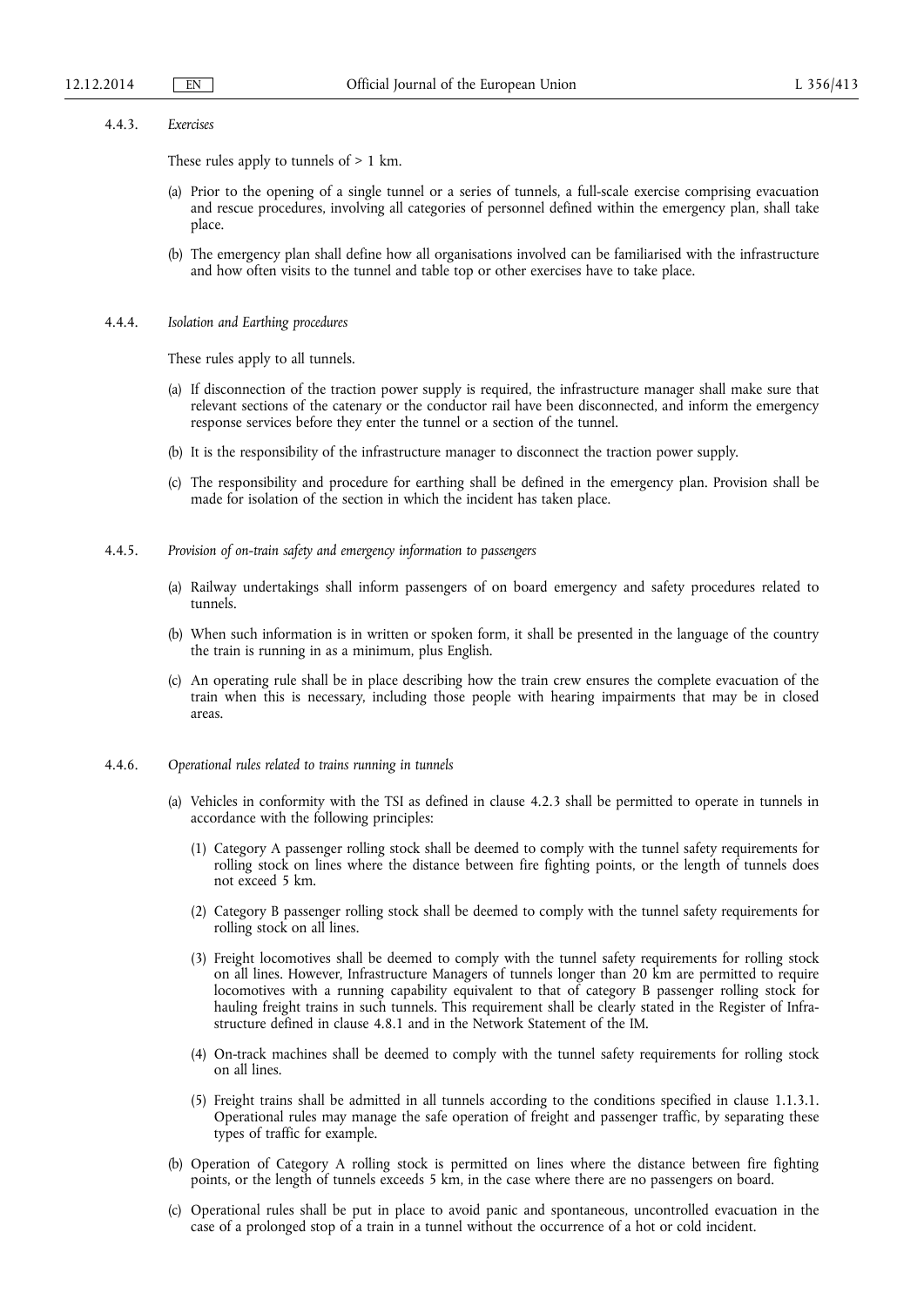#### 4.5. **Maintenance rules**

### 4.5.1. *Infrastructure*

Before placing a tunnel into service a maintenance file shall be prepared setting out at least:

- (1) Identification of elements which are subject to wear, failure, ageing or other forms of deterioration or degradation,
- (2) Specification of the limits of use of the elements under (1) and a description of the measures to be taken to prevent these limits being exceeded,
- (3) Identification of those elements which are relevant to emergency situations and their management,
- (4) Necessary periodic checks and servicing activities to ensure the proper functioning of the parts and systems under (3).

#### 4.5.2. *Maintenance of rolling stock*

The maintenance requirements for rolling stock are set out in the LOC&PAS TSI.

### 4.6. **Professional qualifications**

The professional qualifications of staff required for operations specific to tunnel safety within the subsystems covered by this TSI and in accordance with the operating rules in clause 4.4 of this TSI are as follows:

### 4.6.1. *Tunnel specific competence of the train crew and other staff*

- (a) All professional staff driving and accompanying a train, as well as staff that authorise train movements, shall have the knowledge and ability to apply that knowledge to manage degraded situations in the event of an incident.
- (b) For staff undertaking the tasks of accompanying trains, the general requirements are specified in the OPE TSI.
- (c) Train crew as defined in the OPE TSI shall have knowledge of the appropriate safety behaviour in tunnels and in particular be able to evacuate the people on board a train, when the train is stopped in a tunnel.
- (d) This involves in particular instructing the passengers to go to the next coach or to exit the train, and to lead them outside the train to a safe area.
- (e) Auxiliary train staff (e.g. catering, cleaning), who do not form part of the train crew as defined above shall, in addition to their basic instruction, be trained to support the actions of the train crew.
- (f) Professional training of engineers and managers responsible for maintaining and operating the subsystems shall include the subject of safety in railway tunnels.

### 4.7. **Health and safety conditions**

The health and safety conditions of staff required for operations specific to tunnel safety for the subsystems concerned by this TSI and for the implementation of the TSI are as follows:

### 4.7.1. *Self-rescue device*

Manned traction units of freight trains shall be equipped with a self-rescue device for the driver and other persons on board, satisfying the specifications of either the specification referenced in appendix A, index 2 or the specification referenced in appendix A, index 3. The RU shall choose one of the two solutions defined in these specifications.

### 4.8. **Infrastructure and Rolling stock registers**

### 4.8.1. *Register of infrastructure*

The characteristics of the infrastructure that must be recorded in the 'register of railway infrastructure' are listed in the Commission Implementing Decision 2011/633/EU of 15 September 2011 on the common specifications of the register of railway infrastructure.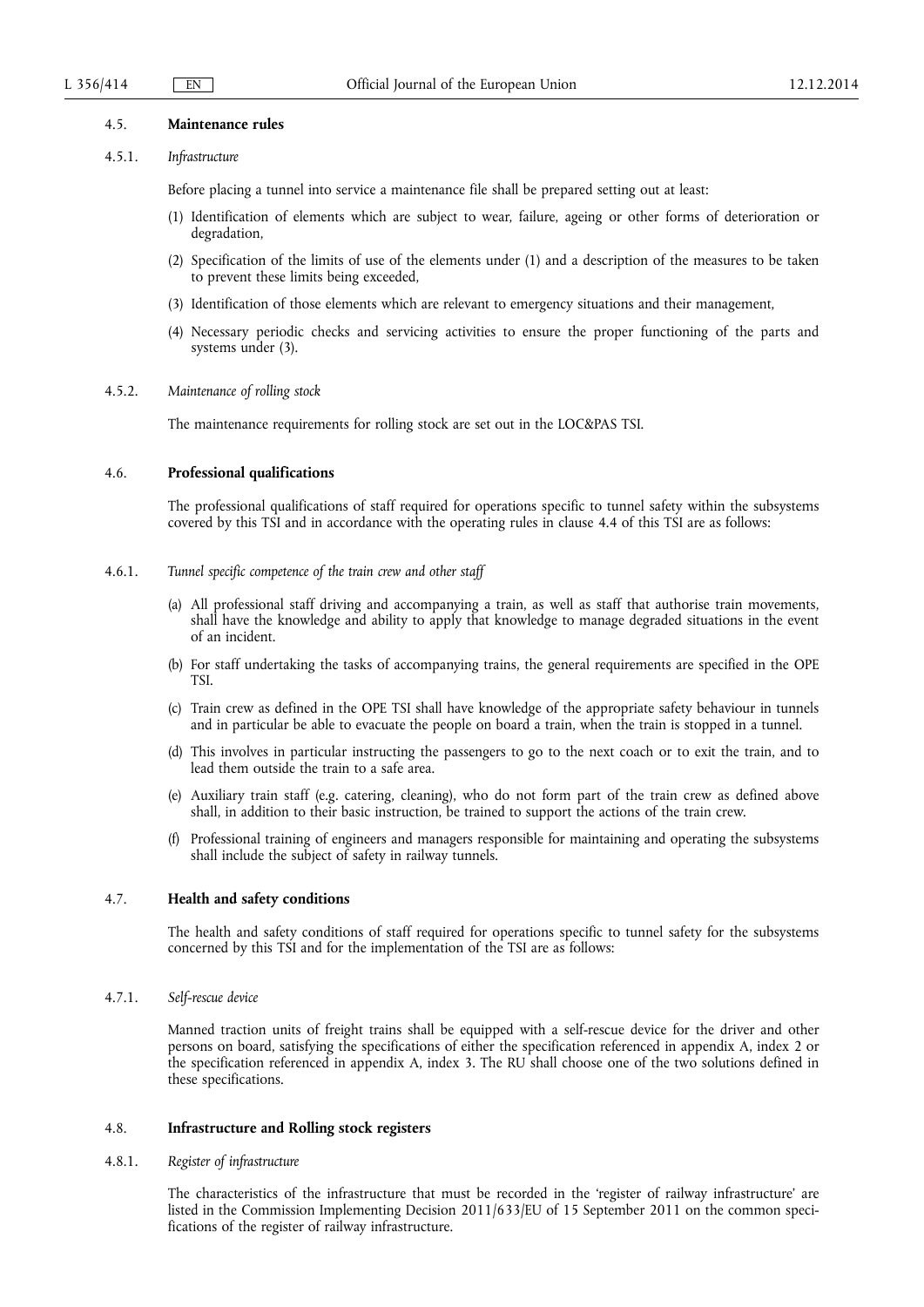### 4.8.2. *Rolling Stock Register*

The characteristics of the rolling stock that must be recorded in the 'European register of authorised types of vehicles' are listed in the Commission Implementing Decision 2011/665/EU of 4 October 2011 on the European register of authorized types of railway vehicles.

5. INTEROPERABILITY CONSTITUENTS

There are no interoperability constituents defined in the SRT TSI.

6. ASSESSMENT OF CONFORMITY AND/OR SUITABILITY FOR USE OF THE CONSTITUENTS AND VERIFICATION OF THE SUBSYSTEM

### 6.1. **Interoperability constituents**

Not applicable, since no interoperability constituents have been defined in the SRT TSI.

### 6.2. **Subsystems**

- 6.2.1. *EC verification (general)* 
	- (a) The EC verification of a Subsystem shall be performed according to one or a combination of the following modules as defined in Decision 2010/713/EU:
		- Module SB: EC-type examination
		- Module SD: EC verification based on quality management system of the production process
		- Module SF: EC verification based on product verification
		- Module SG: EC verification based on unit verification
		- Module SH1: EC verification based on full quality management system plus design examination
	- (b) The approval process and the contents of the assessment shall be defined between the applicant and a Notified Body according to the requirements defined in this TSI and in conformance with the rules set out in section 7 of this TSI.
- 6.2.2. *Procedures for EC verification of a subsystem (modules)* 
	- (a) The applicant shall choose one of the modules or module combinations indicated in the following table.

#### **Assessment procedures**

| Subsystem to be assessed | Module SB+SD | Module SB+SF | Module SG | Module SH1 |
|--------------------------|--------------|--------------|-----------|------------|
| Rolling Stock Subsystem  |              |              |           |            |
| Energy subsystem         |              |              |           |            |
| Infrastructure subsystem |              |              |           |            |

(b) The characteristics of the subsystem to be assessed during the relevant phases are indicated in appendix B.

### 6.2.3. *Existing solutions*

- (a) If an existing solution is already assessed for an application under comparable conditions and is in service, then the following process applies:
- (b) The applicant shall demonstrate that the results of tests and verifications for the previous assessment of the application are in conformity with the requirements of this TSI. In this case the previous type assessment of the subsystem related characteristics shall remain valid in the new application.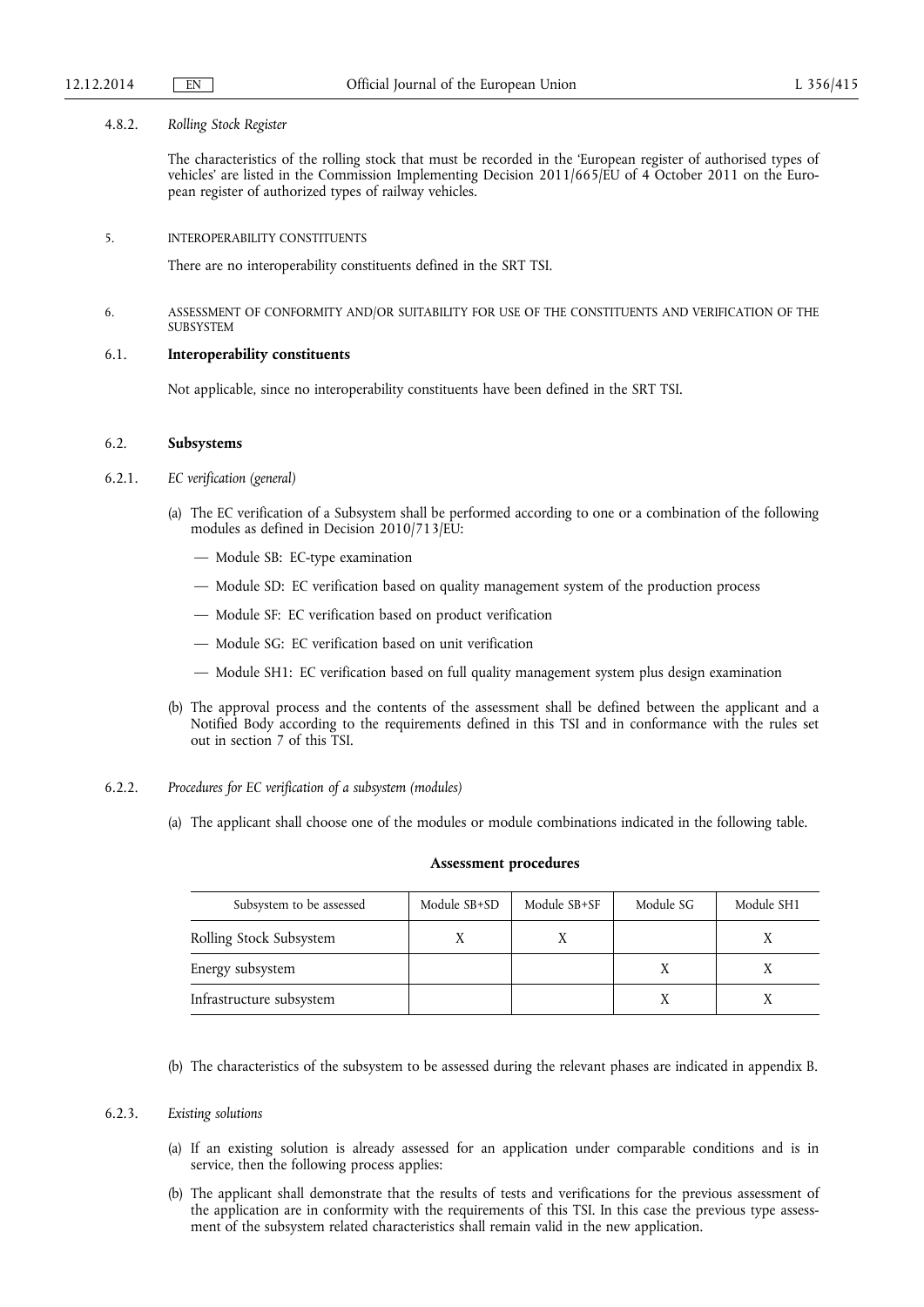#### 6.2.4. *Innovative solutions*

- (a) Innovative solutions are technical solutions which do meet the functional requirements and spirit of this TSI, but are not fully in compliance with it.
- (b) If an innovative solution is proposed, the manufacturer or his authorised representative established within the European Union shall apply the procedure described in Article 8.

### 6.2.5. *Assessment of maintenance*

- (a) According to Article 18(3) of Directive 2008/57/EC, a notified body shall be responsible for compiling the technical file, containing the documentation requested for operation and maintenance.
- (b) The notified body shall verify only that the documentation requested for operation and maintenance, as defined in clause 4.5 of this TSI, is provided. The notified body is not required to verify the information contained in the documentation provided.

#### 6.2.6. *Assessment of operational rules*

In conformity with Articles 10 and 11 of Directive 2004/49/EC, Railway Undertakings and Infrastructure Managers shall demonstrate compliance with the requirements of this TSI within their safety management system when applying for any new or amended safety certificate or safety authorisation. Compliance with operation rules of this TSI does not require assessment by a Notified Body.

- 6.2.7. *Additional requirements for assessment of specifications concerning the IM*
- 6.2.7.1. Prevent unauthorised access to emergency exits and equipment rooms

The assessment shall confirm that:

- (a) Emergency exit doors to the surface and doors to technical rooms are provided with suitable locks
- (b) The locks provided are consistent with the overall strategy for security for the tunnel and adjacent infrastructure
- (c) Emergency exits are not lockable from the inside and shall be able to be opened by evacuating persons
- (d) Access arrangements are in place for the emergency response services
- 6.2.7.2. Fire resistance of tunnel structures

The Notified Body shall assess conformity with the fire protection requirements for structures, defined in 4.2.1.2, by using the results of calculations and/or tests made by the applicant, or by an equivalent method.

- (1) To demonstrate that the integrity of the tunnel lining is maintained during a period of time that is sufficiently long to permit self-rescue, evacuation of passengers and staff and intervention of the emergency response services, demonstration that the tunnel lining can withstand a temperature of 450 °C at ceiling level during that same period of time is sufficient.
- (2) Evaluation of the resistance of immersed tunnels or tunnels which can cause the collapse of important neighbouring structures shall be carried out according to a suitable 'temperature-time curve' chosen by the applicant.

This verification is not needed for rock tunnels without additional support.

#### 6.2.7.3. Fire reaction of building material

For the assessment of 4.2.1.3 (c), the Notified Body shall only check that the list of material that would not contribute significantly to a fire is present.

- 6.2.7.4. Facilities for self-rescue, rescue and evacuation in the event of an incident
	- (a) The Notified Body shall check that the solution adopted is clearly identified by a statement in the technical file and is in conformity with the requirements of clause 4.2.1.5. For assessing the evolution of the conditions in the safe area during an incident, the Notified Body shall verify that doors and structures separating the safe area from the tunnel can withstand the elevation of temperature in the closest tube.
	- (b) In the case where clause 4.2.1.2 (b) applies, doors giving access to the safe areas can be assessed according to a different curve to that selected according to clause 6.2.7.2 (2) above.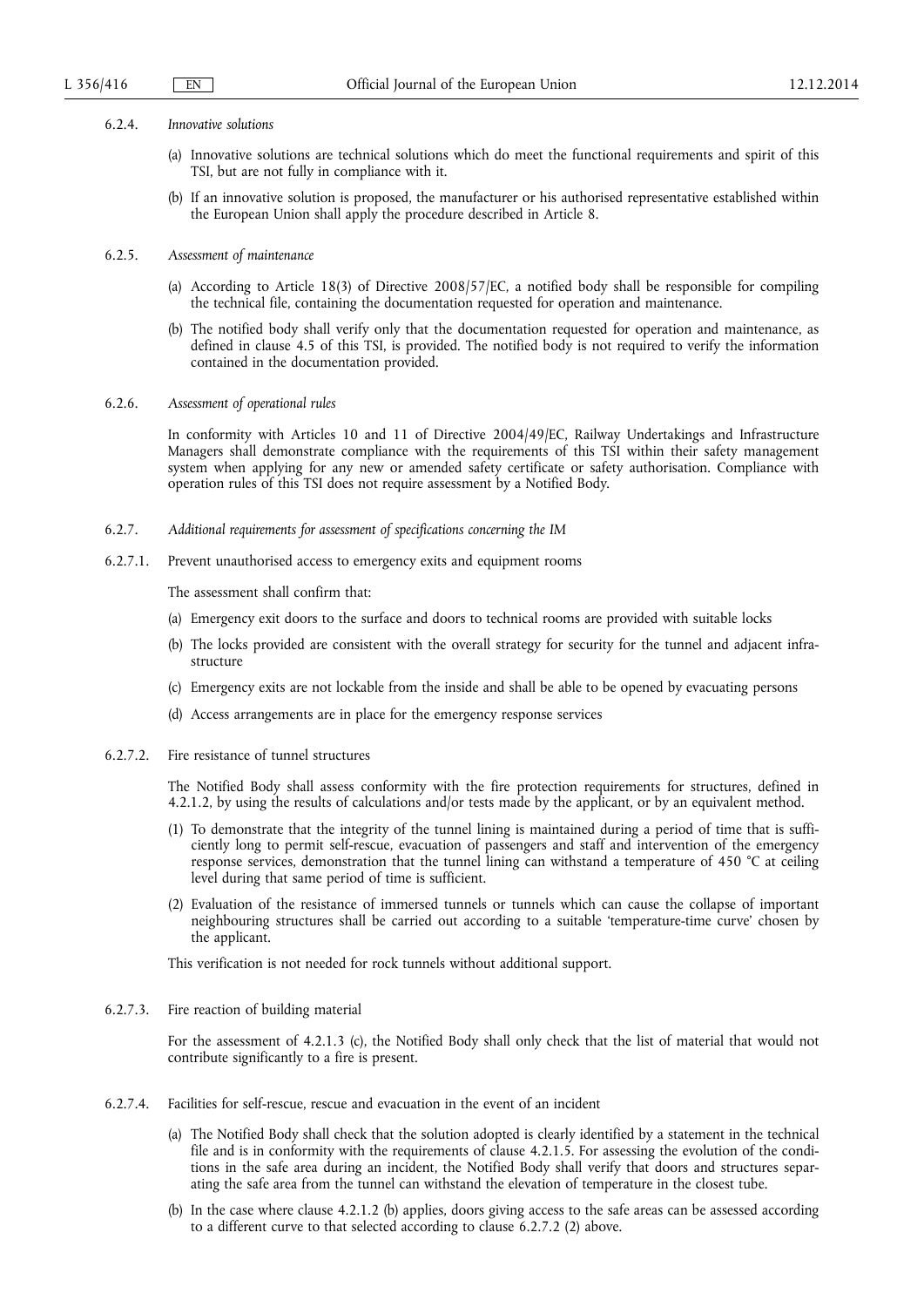#### 6.2.7.5. Access and equipment for emergency response services

The Notified Body shall confirm, by verification of the technical file and also considering evidence of consultation with the emergency response services, that the corresponding requirements in section 4.2.1 and 4.4 have been met:

6.2.7.6. Reliability of electrical installations

The Notified Body shall confirm only that a failure mode assessment complying with the functional requirements of 4.2.2.5 has been carried out.

- 6.2.8. *Additional requirements for assessment of specifications concerning the RU*
- 6.2.8.1. Self-rescue device

The conformity assessment is described in the specifications referenced in Appendix A, indexes 2, 3, 4.

#### 7. IMPLEMENTATION

This section defines the implementation strategy for the SRT TSI.

- (a) This TSI does not require modifications of subsystems which are already in service unless they are upgraded or renewed.
- (b) If not defined otherwise in section 7.3 'Specific Cases', all new TSI compliant category B rolling stock is deemed to achieve a higher fire and tunnel safety level than non-TSI compliant rolling stock. This assumption is used to justify the safe operation of new TSI-compliant rolling stock in old non-TSI compliant tunnels. Therefore, all TSI compliant category B trains are deemed to be suitable for safe integration in accordance with Article 15(1) of Directive 2008/57/EC with all non-TSI compliant tunnels within the geographical scope of this TSI.
- (c) Notwithstanding the above, measures over and above those set out in this TSI may be necessary to achieve the desired tunnel safety level. Such measures may only be imposed on the subsystems Infrastructure, Energy and Operations and shall not restrict the authorisation or use of TSI compliant rolling stock.

### 7.1. **Application of this TSI to new subsystems**

## 7.1.1. *General*

- (a) This TSI is applicable to all subsystems in its scope which are placed into service after the date of application of this TSI, except when defined otherwise in the sections below.
- (b) The application of this TSI to on-track machines is voluntary. Where on-track machines are not assessed and declared to be in conformity with this TSI, they shall be subject to national rules. In the latter case Articles 24 and 25 of Directive 2008/57/EC apply.

### 7.1.2. *New rolling stock*

For new rolling stock, the implementation rules set out in clause 7.1.1 of the LOC&PAS TSI shall be applied.

7.1.3. *New Infrastructure* 

This TSI is applicable to all new Infrastructure in its scope.

### 7.2. **Application of this TSI to subsystems already in service**

7.2.1. *Upgrade or renewal of rolling stock* 

In case of renewal or upgrade of existing rolling stock, the implementation rules as set out in the clause 7.1.2 of LOC&PAS TSI shall be applied.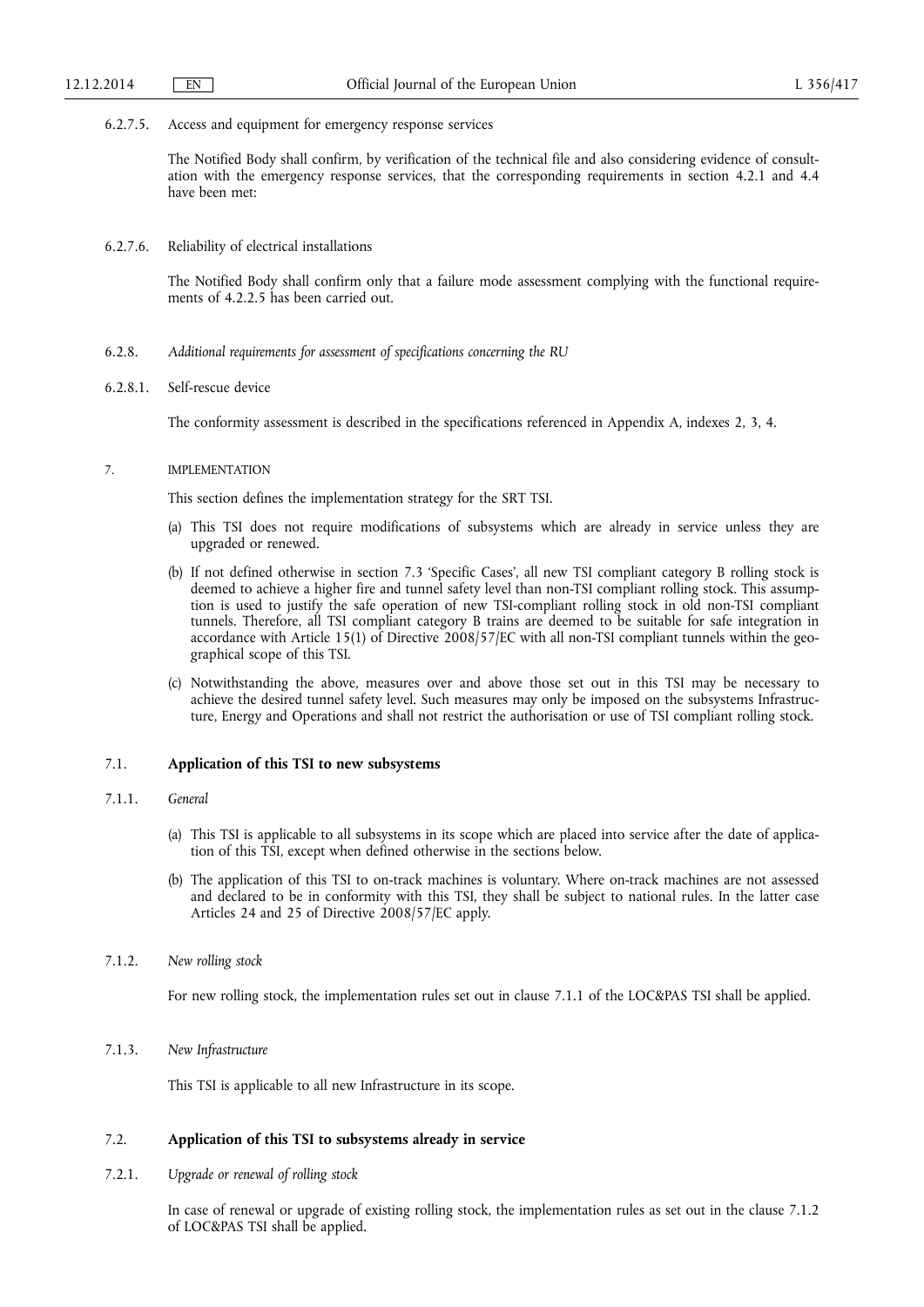#### 7.2.2. *Upgrade and renewal measures for tunnels*

Taking into consideration Directive 2008/57/EC, Article 20(1), any modification of the basic parameters of the structural subsystems as set out in this TSI is deemed to affect the overall safety level of the infrastructure subsystem concerned. Therefore, Member States shall decide to which extent this TSI needs to be applied to the project. If not defined otherwise in section 7.3 'Specific Cases', the result of renewal or upgrade works shall ensure that compatibility of the fixed installations with TSI compliant rolling stock is maintained or improved.

- 7.2.3. *Operation subsystem* 
	- (a) Operational aspects and their implementation are set out in the OPE TSI.
	- (b) When commissioning an upgraded or renewed tunnel, the requirements for new tunnels in this TSI apply.
- 7.2.4. *Operation of new rolling stock in existing tunnels* 
	- (a) The category of new rolling stock intended to be operated in existing tunnels shall be selected according to clause 4.4.6 (a).
	- (b) However, a Member State may allow operation of new rolling stock of category A in existing tunnels longer than 5 km under the condition that the operation of such new rolling stock offers an equivalent or improved level of fire safety compared to the operation of previous rolling stock. The equivalent or improved level of safety to passengers and staff shall be demonstrated using the Common Safety Method on risk assessment.

### 7.3. **Specific cases**

### 7.3.1. *General*

- (a) The specific cases, as listed in the following clause, describe special provisions that are needed and authorised on particular networks of each Member State.
- (b) These specific cases are classified as 'T' cases: 'temporary' cases: it is planned that they can be included in the target system in the future. Consequently they will be re-examined in the course of future revisions of this TSI.
- (c) Any specific case applicable to rolling stock within the scope of this TSI in detailed in the LOC&PAS TSI.
- 7.3.2. *Operational rules related to trains running in tunnels (clause 4.4.6)* 
	- (a) Specific case Italy ('T')

Additional prescriptions for rolling stock intended to be operated in existing Italian tunnels are detailed in the LOC&PAS TSI, clause 7.3.2.20.

(b) Specific case Channel Tunnel ('T')

Additional prescriptions for passenger rolling stock intended to be operated in the Channel Tunnel are detailed in the LOC&PAS TSI, clause 7.3.2.21.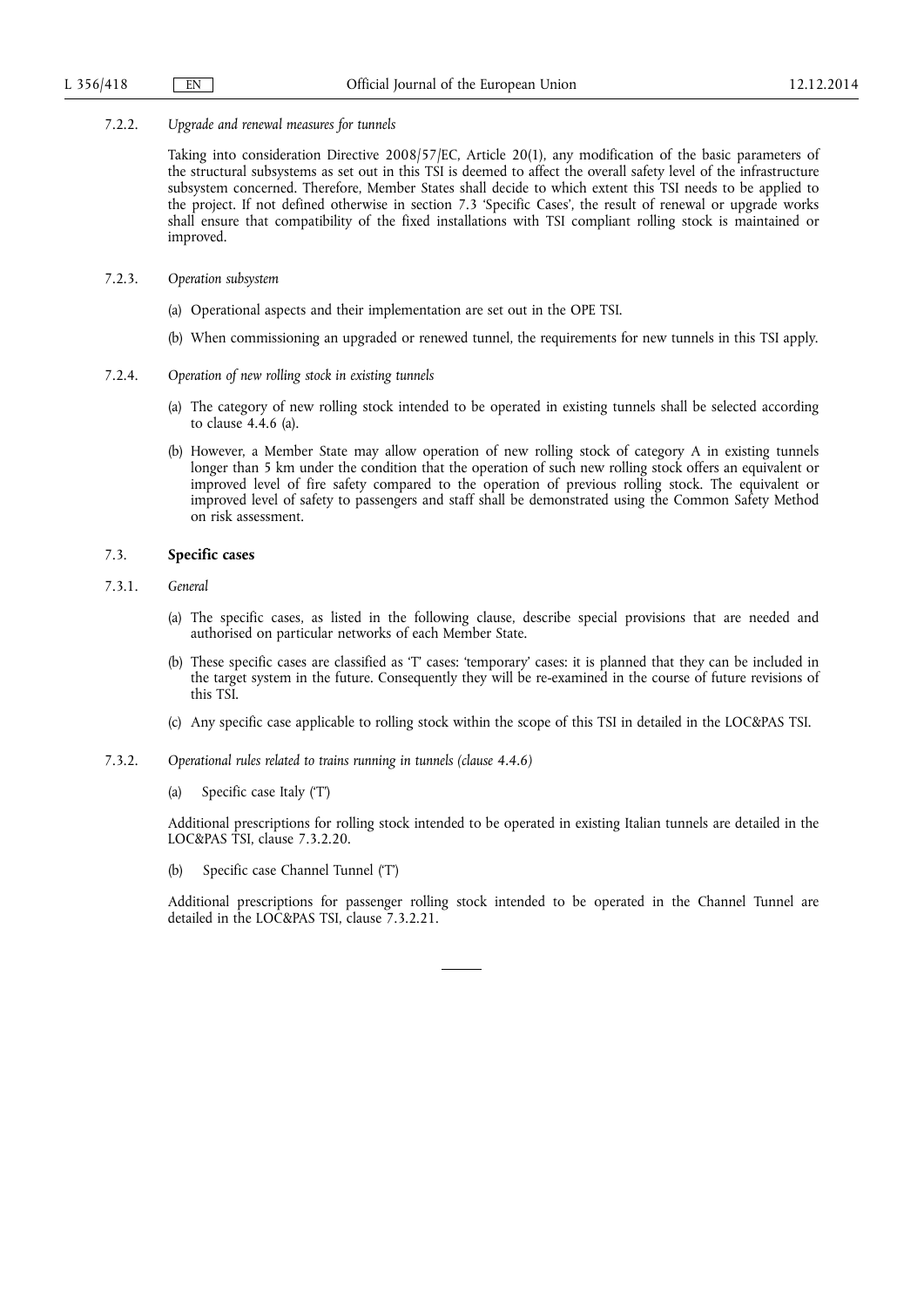# *Appendix A*

# **Standards or Normative Documents Referred to in this TSI**

|                   | TSI                                                |                  |                    |
|-------------------|----------------------------------------------------|------------------|--------------------|
| Index $N^{\circ}$ | Characteristics to be assessed                     | Clause           | Normative document |
|                   | Design of escape signage                           | 4.2.1.5.5        | ISO 3864-1:2011    |
| $\mathfrak{D}$    | Specification and assessment of self-rescue device | 4.7.1<br>6.2.8.1 | EN 402:2003        |
| 3                 | Specification and assessment of self-rescue device | 4.7.1<br>6.2.8.1 | EN 403:2004        |
|                   | Assessment of self-rescue device                   | 6.2.8.1          | EN 13794:2002      |